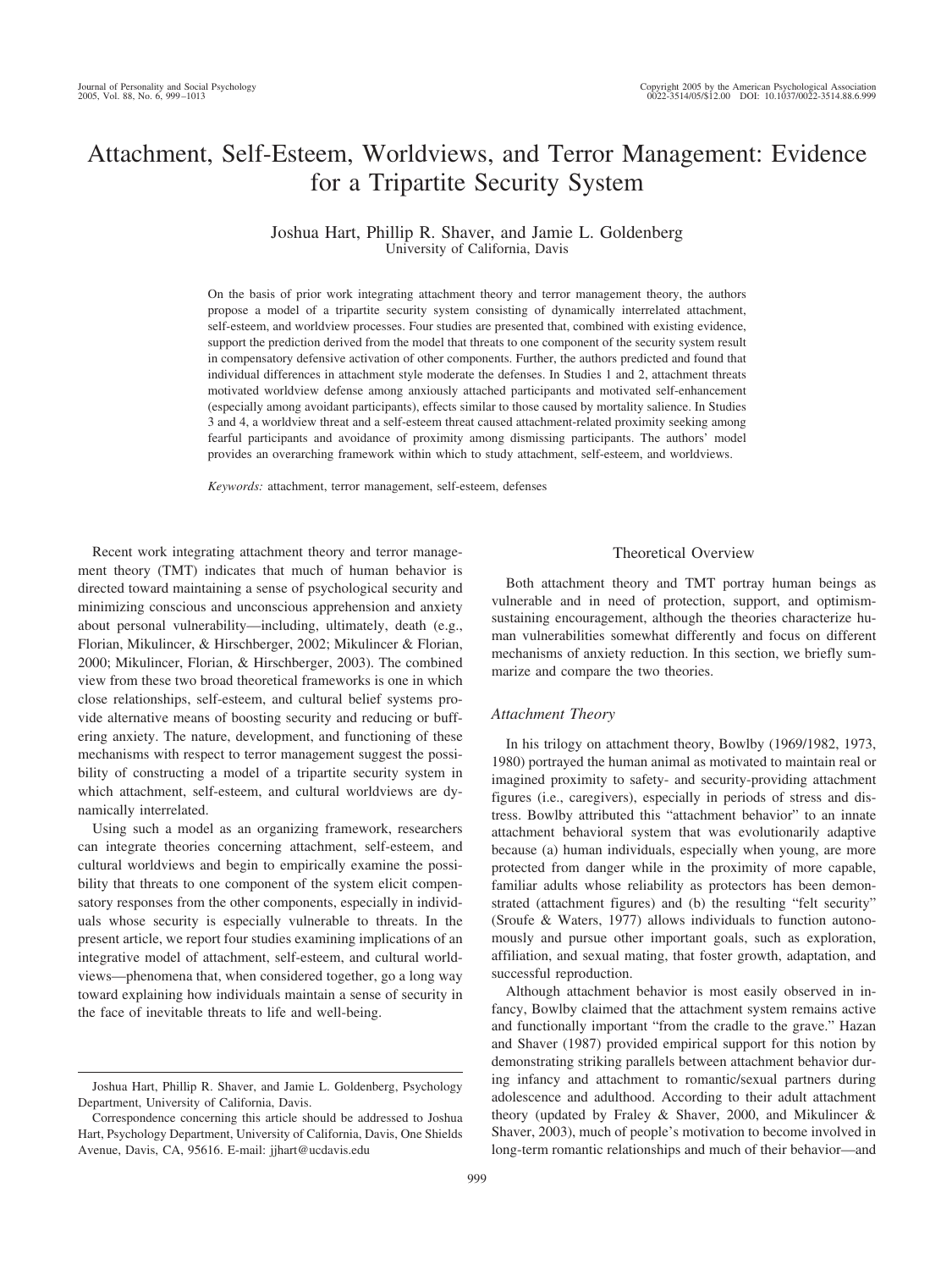measurable individual differences in this behavior— can be explained by the innate need for closeness, protection, and emotional support. As in early childhood, environmental or internal threats to an adult activate the attachment system, as indicated by both conscious and unconscious pursuit of proximity to attachment figures (e.g., Mikulincer, Gillath, & Shaver, 2002). In adulthood, as in childhood, actual or symbolic attainment of proximity and support restores felt security.

## *TMT*

TMT portrays humans as motivated to cultivate a symbolic psychological reality in which they perceive themselves as immortal and inherently valuable, a cultural security blanket that reduces the inevitable anxiety and disorientation caused by humans' unique awareness that they are vulnerable to death (see Pyszczynski, Greenberg, & Solomon, 1997, for a review). TMT helps to explain the ubiquity and intensity of the human desire for selfworth or self-esteem, as well as the desire to acquire and maintain a conception of the world as a relatively predictable, orderly, and meaningful place. According to TMT, individuals' self-esteem first arises from early interactions with caregivers, who are also socialization agents acting on behalf of a culture, and is later maintained by their living up to the standards of behavior inherent in the worldview. Because the worldview, defined by the culture, is a primary vehicle through which people can attain immortality either literally (e.g., by attaining life after death based on merit) or symbolically (e.g., by living on through accomplishments, progeny, and other contributions to society and culture), the cultural worldview is a primary death-denying mechanism. Being a "good" member of one's cultural group qualifies a person for immortality, which renders self-esteem, or the sense that one is satisfying cultural criteria for inclusion and symbolic lastingness, an important additional kind of existential anxiety buffer.

Given the purported developmental relation between early childhood experiences and subsequent self-esteem, a developmental process emphasized by both attachment theory and TMT, it seems natural that being loved and valued by close relationship partners—the focus of adult attachment theory—would be a third source of security throughout life, like self-esteem and cultural worldviews. This makes attachment security a likely third deathanxiety buffer, and indeed, Mikulincer et al. (2003) have recently provided strong evidence for including attachment-related processes within an expanded TMT.

#### Empirical Review

There is already good evidence that attachment, self-esteem, and cultural worldview systems are activated in response to threats and that each one can reduce anxiety and increase security. In this section we provide a brief overview of the evidence.

# *Evidence for the Defensive Function of the Attachment Motive*

Normative infantile responses to environmental and internal threats such as an infant's finding him- or herself alone, in pain, or in the presence of strangers provide strong support for attachment theory. These threats result in crying, searching for attachment figures, and clinging to an available attachment figure. Moreover, comforting responses from such a figure generally reduce distress and allow an infant to return to exploration or affiliation (Ainsworth, Blehar, Waters, & Wall, 1978; Bowlby, 1969/ 1982, 1973).

With regard to attachment processes in adolescence and adulthood, hundreds of studies (many reviewed in Cassidy & Shaver, 1999, and Mikulincer & Shaver, 2003) have shown that people in these age groups activate their attachment systems when confronted by threats such as death, illness, failure, and separation (e.g., Mikulincer, Birnbaum, Woddis, & Nachmias, 2000; Mikulincer, Gillath, & Shaver, 2002) and that most people seek the proximity, support, and affection of attachment figures (such as parents, close friends, or romantic partners) under threatening conditions. Along similar lines, reminders of mortality inspire people to enter relationships and seek more closeness in relationships (Florian et al., 2002). Furthermore, dispositional and situational attachment security—a feeling of confidence in the available support and love of attachment figures—is related to less defensiveness (Mikulincer & Shaver, 2001), more cognitive openness (Mikulincer, 1997), and more empathy and compassion for others (Gillath, Shaver & Mikulincer, 2005). These studies have shown that adults, like young children, seek attachment security and become more open to exploration and affiliation when security is maintained.

# *Evidence for the Defensive Function of the Self-Esteem Motive*

Numerous theorists have recognized the ubiquity of the need for self-esteem, at least as far back as William James (1890), who wrote about "self-seeking," a broad effort to pursue positive outcomes for the self and entities associated with the self. There is extensive evidence supporting this position. Research inspired by self-affirmation theory (Steele, 1988) has shown that people respond to failure priming by spontaneously affirming important aspects of the self in an open-ended essay (Tesser, Martin, & Cornell, 1996), and following self-affirmation, people ruminate less on self-esteem-relevant goals following failure (Koole, Smeets, van Knippenberg, & Dijksterhuis, 1999) and are more open to threatening or belief-discrepant information (Cohen, Aronson, & Steele, 2000; Sherman & Cohen, 2002).

Research by terror management theorists has extended these findings and lent support to TMT's particular interpretation of the self-esteem motive as primarily energized or fueled by the psychological need to quell death anxiety. Reminders of mortality (a *mortality salience* [MS] manipulation) heighten people's attempts to increase self-esteem by engaging in more self-esteem-relevant behaviors (Hirschberger, Florian, Mikulincer, Goldenberg, & Pyszczynski, 2002; Taubman Ben-Ari, Florian, & Mikulincer, 1999), focusing more on aspects of the self from which esteem is derived (Goldenberg, McCoy, Pyszczynski, Greenberg, & Solomon, 2000), and altering attributions of success and failure in self-serving directions (Mikulincer & Florian, 2002). In addition, when self-esteem is dispositionally high or experimentally boosted, people display and report less anxiety in response to physical threats and death-related stimuli (Greenberg, Solomon, et al., 1992).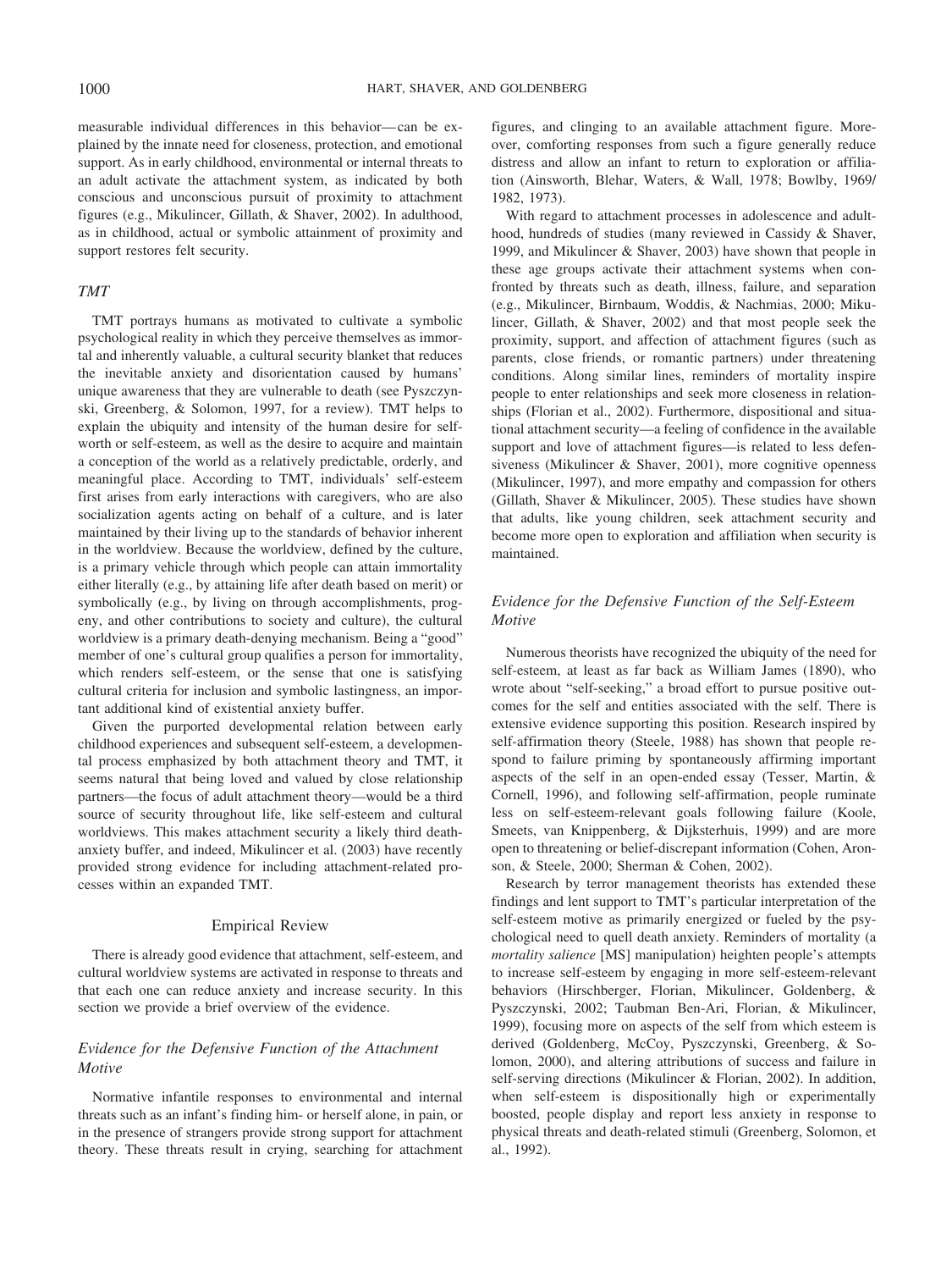In light of such findings, it is clear that people are motivated to feel good about themselves at least partly because feeling good about oneself protects against threats and feelings of vulnerability. Moreover, threats to the perceived worthiness of the self spur compensatory responses, and restoring feelings of self-worth leads to more openness and less defensiveness.

# *Evidence for the Defensive Function of the Worldview Motive*

For decades, the fact that people are motivated to sustain a consistent view of the world—through a process usually labeled dissonance reduction— has been a psychological maxim. People seem averse to situations in which conflict arises between two mutually exclusive attitudes or behaviors. Along similar lines, Lerner's (1980) work on the just-world phenomenon has demonstrated that people are compelled to view the world as an essentially just place in which one gets what one deserves. This motivation leads people to think less of victims of misfortune and to seek to punish individuals who transgress against social norms. These findings suggest that human beings are motivated to maintain a view of the world as stable and fair.

As with self-esteem, TMT has taken worldview research a step further by conceptualizing and demonstrating the anxietybuffering properties of the cultural worldview, suggesting that people's desire to uphold a meaningful picture of reality may be motivated by existential insecurity. In support of their hypothesis that reminding people of their ultimate fear, annihilation, should increase the need for anxiety-reducing mechanisms, TMT researchers have repeatedly shown that death salience inspires greater defense of people's cherished worldviews, for example, by rating in-group members more favorably and out-group members more negatively (Greenberg et al., 1990) and by recommending harsher punishments for people who violate worldview standards (Rosenblatt, Greenberg, Solomon, Pyszczynski, & Lyon, 1989). Moreover, H. McGregor et al. (1998) showed that once people defend their worldview in one way, they no longer manifest further worldview defensiveness. This form of psychological selfpreservation is very similar to attachment and self-esteem seeking and appears to reflect the fact that people are motivated to uphold their views of the universe, especially after facing a threat to personal security, and that when people affirm their views, they are less susceptible to other sources of discomfort.

#### The Security Motive: An Integration

Conceptual and empirical work on attachment theory and TMT provide a rich foundation on which to build a model of human beings as principally motivated to maintain a sense of felt security, a model in which attachment, self-esteem, and cultural worldviews are the central pathways to that secure goal state. Broadly speaking, in the view derived from attachment theory and TMT, human beings are seen as trying to prevent psychological injury and disarray (or, conversely, to preserve security) through various strivings. Also in this view, to the extent that security is attained, individuals are less defensive and exhibit stronger tendencies toward growth-related thoughts and behaviors.

These processes seems to be patterned after the core processes underlying the observable behavior of infants and children, who quickly seek support and comfort from an attachment figure when they are threatened in any way, especially by conditions or stimuli (the dark, strangeness, pain) that would have signaled vulnerability to death or injury in environments of evolutionary adaptation. Initially, the primary caregiver is the main sanctuary from distress and vulnerability. Once an infant gains sufficient capabilities to navigate crudely through the world, his or her behaviors are met with caregivers' approval or disapproval, which shape the child's beliefs and behaviors in directions dictated by a cultural worldview. The young child associates approval with love, security, and a positive view of the self and disapproval with withdrawal of love and thus potential vulnerability and a negative view of the self. Therefore, one's estimation of personal worth is built up partially as a reflection of the love and support bestowed by caregivers during early childhood, so that self-esteem is predicated on attachment experiences, at least early in life. As the child becomes integrated into the larger social world, cultural norms and beliefs serve as an extended basis for self-esteem, and the cultural worldview, which addresses budding concerns related to the explicit awareness of mortality, emerges as a source of security and selfesteem—a caregiver by proxy.

It is important to recognize this fundamentally dialectical development of the security system's three components: attachment, self-esteem, and cultural belief systems. These mechanisms are so intertwined developmentally as to be almost functionally indistinguishable with regard to the regulation of anxiety. A sense of self-worth is deeply related to a sense of being loved and cared for by attachment figures. The feeling that the world is orderly and predictable, and that one can establish a position of worth within it, which can be derived from the cultural worldview, is also psychologically tantamount to the feeling of attachment security. Self-worth can be derived both from interactions with attachment figures throughout life and from living up to the standards prescribed by the worldview. Additionally, the worldview itself can be viewed as an amalgam of the values held by attachment figures, authority figures, and peers, as well as one's own unique experiences and proclivities. That is, the content of the worldview is mainly a function of attachment and self-esteem dynamics operating in a structured social world.

As a result of the tightly woven relations between the three security-providing mechanisms we have been discussing, it seems reasonable to hypothesize an interdependent regulatory control system, consisting of attachment, self-esteem, and worldviews, that dynamically controls levels of anxiety by motivating behaviors aimed at boosting one or more of the three main components. Logically, if attachment, self-esteem, and worldviews develop partly to defend against feelings of vulnerability, then threats to each mechanism should momentarily increase unconscious vulnerability concerns and, in turn, instigate terror management defenses. In other words, threats to one terror management mechanism should motivate defensive responding on the part of that mechanism as well as the remaining, unthreatened mechanisms. Appealing as this theoretical integration may be, how extensively is it supported by empirical evidence? As it turns out, although no theorists have explicitly combined attachment, self-esteem, and worldview into a model of an overarching security system, the literature of social psychology provides ample evidence from which we can infer such an integrative model. In short, undermin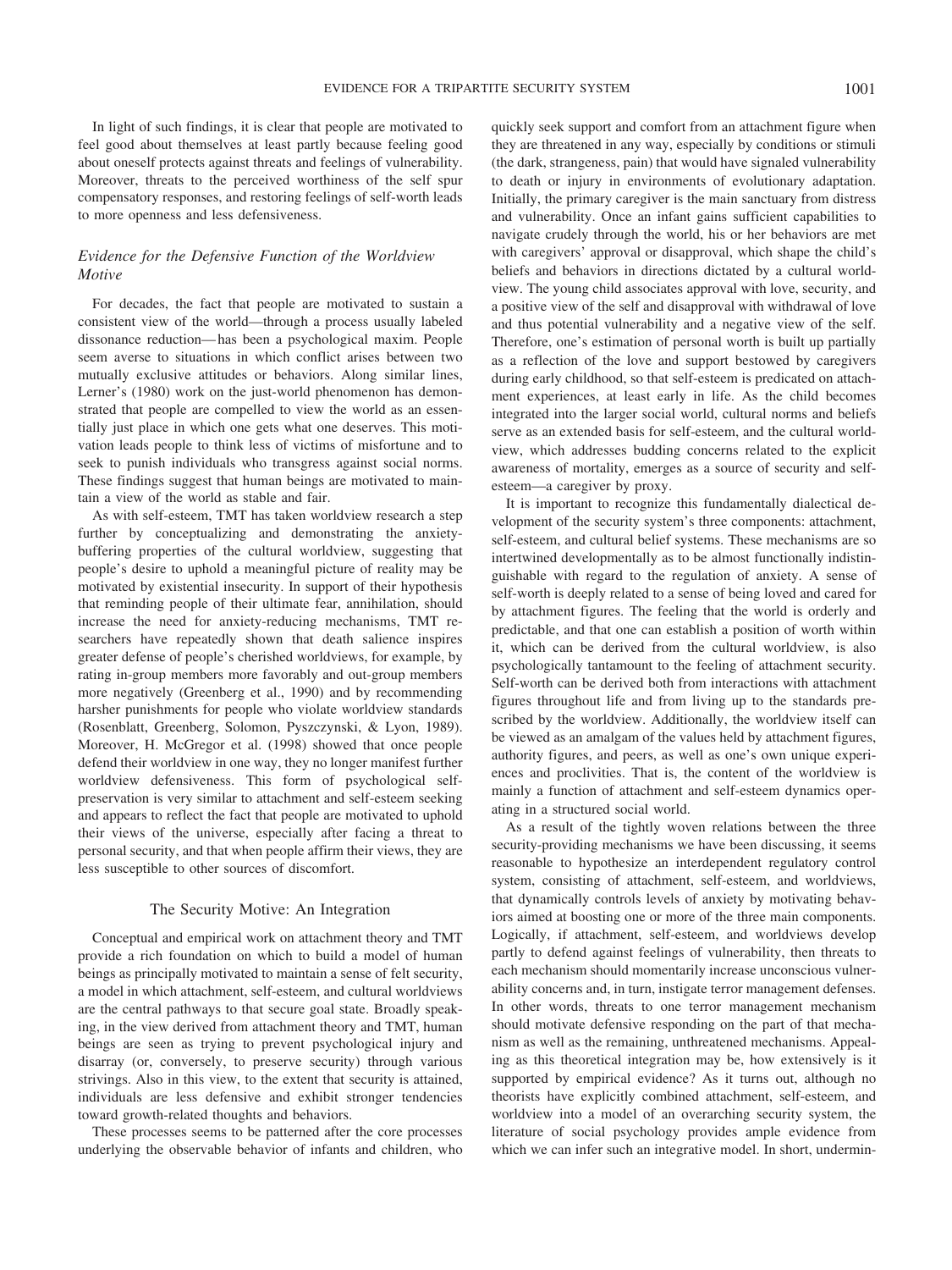ing or bolstering each security-providing mechanism has been shown to affect each of the other mechanisms.

In attachment studies, it has been shown that threatening attachment security by priming people with relationship threats (e.g., separation) results in greater accessibility of death-related thoughts (Florian et al., 2002), which are usually considered triggers of terror management mechanisms (Pyszczynski, Greenberg, & Solomon, 1999). On the other hand, boosting attachment security causes less worldview defense in the form of out-group derogation (Mikulincer & Shaver, 2001)—such derogation being a frequent consequence of MS in TMT studies. In self-esteem studies, when self-esteem is threatened by priming people with the word *failure*, the attachment system becomes activated (Mikulincer et al., 2000, Mikulincer, Gillath, & Shaver, 2002). The actual experience of failure causes more worldview defense in the form of out-group derogation, which in turn restores self-esteem (Fein & Spencer, 1997), and boosting self-esteem reduces the worldview defense typically elicited by MS (Harmon-Jones et al., 1997). Finally, when vital aspects of one's worldview are affirmed, self-protective mechanisms such as the defensive denial of threats or challenges to one's beliefs are reduced (Cohen et al., 2000; Sherman & Cohen, 2002), which implies that self-esteem is protected.

The evidence just reviewed forms the bulk of the empirical case needed to justify integrating attachment theory, self-esteem theories, and TMT into a model of substitutable mechanisms that maintain psychological security, thus freeing resources for more growth-oriented thoughts and behaviors. There are, however, a few gaps in the empirical picture that we seek to fill in the series of studies reported here. For instance, the literature does not tell us whether a threat to attachment security will increase worldview defense and self-esteem striving. Nor does it tell us whether a threat to one's worldview activates the attachment system. The experiments described here were designed to address these issues while taking relevant individual differences into account.

#### Attachment Style

Experimental effects related to the operation of the attachment system are often moderated by dispositional and situationally induced differences in attachment style, defined in terms of patterns of security and insecurity. Additionally, attachment style has been found to moderate the effects of MS (Mikulincer & Florian, 2000). Although other personality variables, such as self-esteem and neuroticism, sometimes moderate terror management processes (e.g., Goldenberg, Pyszczynski, McCoy, Greenberg, & Solomon, 1999; Harmon-Jones et al., 1997), we focus in the present article on attachment style for two major reasons. First, it seems likely that attachment processes and their individualdifference residues arise earlier in development than self-esteem or terror management mechanisms. Second, differences in attachment style have been conceptualized in terms of two orthogonal dimensions, attachment-related anxiety and avoidance (e.g., Bartholomew, 1990; Brennan, Clark, & Shaver, 1998), which are strikingly similar to anthropologist Ernest Becker's (1973) "twin ontological motives" formed in reaction to the terror of death. Becker, whose theoretical work inspired TMT, suggested that humans develop contradictory urges to, on the one hand, *merge* with greater powers, such as caretakers or a social unit and belief system, and, on the other hand, to *emerge* from such protective

structures, to act independently and uniquely on the world (i.e., to gain self-esteem). According to current thinking (e.g., Mikulincer & Shaver, 2003), attachment anxiety reflects "hyperactivation" of the attachment system and an overreliance on others (i.e., merging), whereas attachment avoidance reflects deactivation of the attachment system and an overemphasis on autonomy (i.e., emerging).

Empirically, attachment insecurity (indicated by relatively high scores on measures of attachment-related anxiety and avoidance) has been linked to more aggressive forms of worldview defense in response to MS, and attachment security has been associated with more mature and growth-oriented worldview defenses (Mikulincer & Florian, 2000). There is therefore good reason to predict that responses to a threatened security system may differ as a function of attachment style depending on the nature of the defense opportunities available. For example, relatively anxious people should tend to use attachment-hyperactivating, merging strategies (e.g., seeking proximity to attachment figures and defending a collective worldview), whereas relatively avoidant people should tend to use attachment-deactivating, emerging strategies (e.g., self-esteem defense, aggressiveness) when security is threatened.

We should note that, given the statistical independence of the anxiety and avoidance dimensions, it is possible for people to be classified as having one of four attachment styles (Bartholomew, 1990): secure (low anxiety and avoidance), fearful (high anxiety and avoidance), dismissing (low anxiety and high avoidance), and preoccupied (high anxiety and low avoidance). This four-category conceptualization should not be taken to imply that attachment styles are truly typological (i.e., well-bounded types defined by the two dimensional space), but in writing about results of empirical studies, it is occasionally useful to refer to the four "styles," especially in situations in which anxiety and avoidance interact.

In the studies presented here, we explored dynamic interrelations among alternative components of the proposed tripartite security system. In Studies 1 and 2, we presented an attachmentrelated threat (thoughts of separation from a romantic partner) and then measured the extent to which people were motivated to defend an aspect of their worldview or enhance self-esteem. In Study 1, we hypothesized that more anxiously attached individuals would respond to the attachment threat by supporting an important aspect of their worldview (their identification with the United States), allowing them to merge with a collective. In Study 2, we expected individuals to respond by describing themselves in terms they viewed as more desirable— especially individuals high in avoidance. In Studies 3 and 4, we exposed participants to a worldview threat (Study 3) or a self-esteem threat (Study 4) and then assessed their desire for closeness in romantic relationships. We hypothesized that anxious individuals would respond to the threats by expressing more desire for closeness, whereas avoidant individuals would respond by expressing less desire for closeness, reflecting their tendency toward autonomous, attachmentdeactivating defensive strategies.

#### Study 1

In this initial study, we wanted to determine whether a threat to the attachment system would elicit the kind of worldview defense typically seen after a MS manipulation. According to our reasoning, a threat to the attachment system undermines the integrity of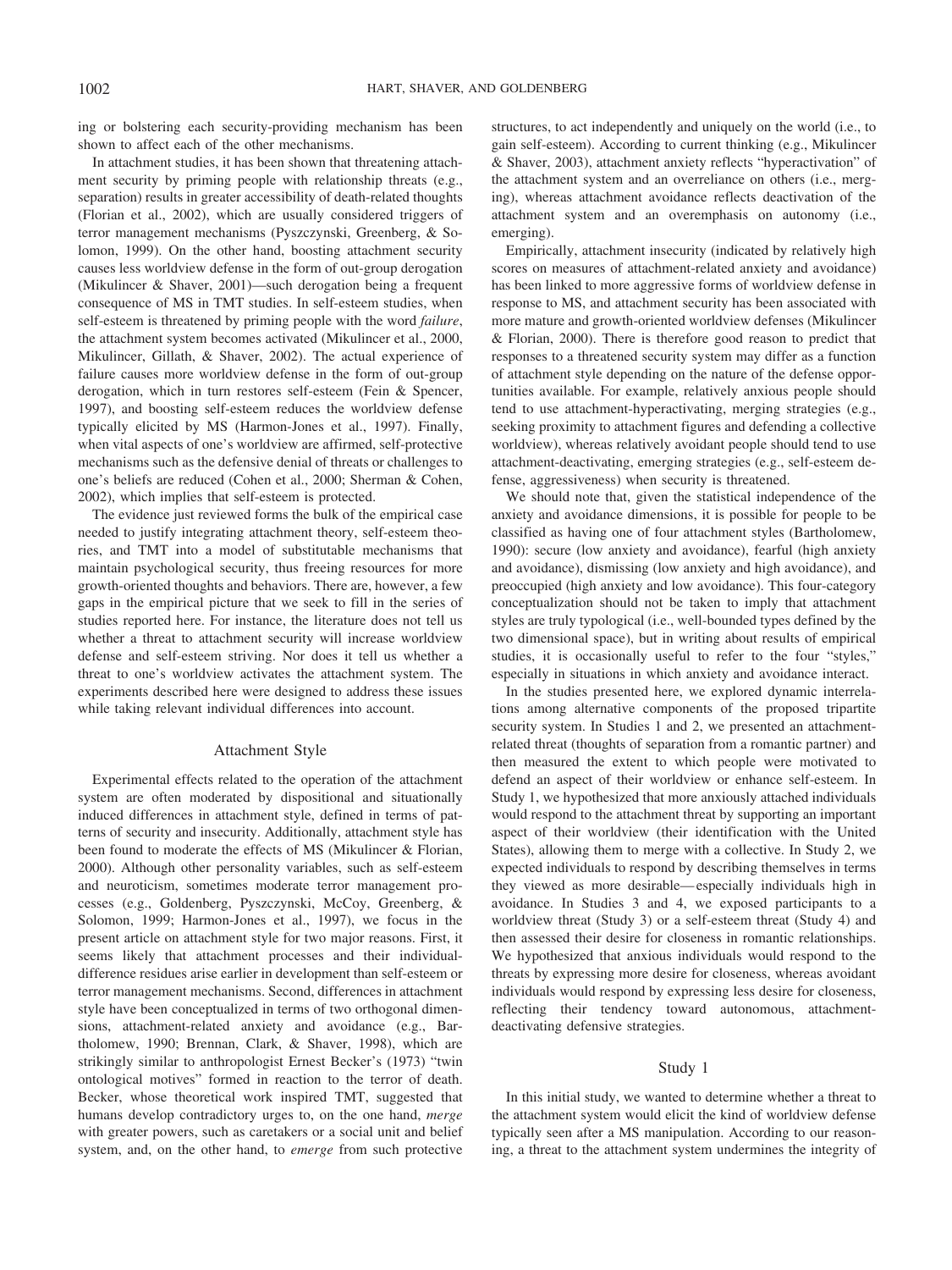the entire security system and therefore should elicit compensatory responses on the part of other components of the system—in this case, the worldview. Terror management researchers have found that people defend their worldview after pondering the death of a loved one, albeit to less of an extent than after thinking about their own death (Greenberg, Pyszczynski, Solomon, Simon, & Breus, 1994). That finding, as well as Mikulincer, Florian, Birnbaum, and Malishkevich's (2002) finding that pondering relationship problems increases the accessibility of death-related thoughts, supports our prediction that terror management mechanisms, including worldview defense, should be activated in response to relationship threats. In Greenberg et al. (1994) the loss of an attachment figure was confounded with the issue of death, so in Study 1 we focused on reactions to the loss of an imagined romantic relationship due to a breakup rather than a death.

Participants were randomly assigned to one of three conditions: MS, separation salience, and salience of a control topic (watching television). We included the MS condition to determine the extent to which the effects of separation thoughts (our primary interest) parallel the effects of death reminders. Each participant wrote about either his or her own death, separation from a close relationship partner, or watching television. They then read both proand anti-American essays, in a counterbalanced order, and rated the author of each essay in terms of knowledge and likability. Before the priming condition, each participant had completed a measure of attachment-related anxiety and avoidance. We expected anxiety to be associated with more worldview defense in response to separation (and mortality) salience because allegiance to one's country involves merging one's identity with, and perhaps being protected by, a larger social entity. Our expectation for avoidant individuals was that they would not respond with as strong a worldview defense on this task as anxious individuals, because defending America is essentially merging with a collective entity, which may be unattractive to avoidant individuals.

## *Method*

*Participants.* The sample consisted of 103 women and 28 men, who identified themselves as 47% Caucasian, 36% Asian American, and 17% African American, Latino, Middle Eastern American, or "other." All participants were university students who participated to gain credits in a psychology course. All indicated that they identified with America either "a little," "quite a bit," or "a lot" (a 3, 4, or 5 on a 5-point scale), which was required for a worldview defense to be a predictable reaction to a mortality or attachment threat (4 participants were excluded because they responded with a 1 or 2 on the identification question).

*Materials and procedure.* Participants were informed that they would be participating in two separate studies, the first concerning the relation between personality and attitudes. In sessions consisting of 1 to 3 participants, individuals received a questionnaire packet and were asked to work through the materials in the order presented. First, they indicated how much they identified with America on a scale of 1 (*not at all*) to 5 (*a lot*). Next, they filled out three personality questionnaires, including the Experiences in Close Relationships Scale (ECR; Brennan et al., 1998), a 36-item measure of attachment style that asks respondents to agree or disagree on a 7-point scale with items tapping attachment anxiety (e.g., "I worry about being abandoned," "I worry that romantic partners will not care about me as much as I care about them") and avoidance (e.g., "I prefer not to show a partner how I feel deep down," "I am very comfortable being close to romantic partners" [reverse scored]). The construct validity of these scales in relation to predictions derived from attachment theory has been established in scores of studies (see review by Mikulincer & Shaver, 2003). The other questionnaires, the Rosenberg Self-Esteem Scale (Rosenberg, 1965) and the Neuroticism subscale of the Eysenck Personality Inventory (Eysenck & Eysenck, 1967) were used as filler tasks both to help validate the cover story and to check the uniqueness of the expected effects of attachment anxiety. Coefficient alphas for all of the scales were acceptable in this study: Anxiety, .93; Avoidance, .94; Self-Esteem, .88; Neuroticism, .92. As usual, the two attachment scales were essentially independent  $(r =$  $.11, ns$ <sup>1</sup>

After completing the individual-difference questionnaires, participants were randomly assigned to write about one of three topics: their own death, separation from a close relationship partner caused by a breakup or divorce, or the control topic, watching television. The instructions for this exercise were adapted from ones commonly used in terror management studies (e.g., Rosenblatt et al., 1989). Participants were asked to describe the thoughts and feelings aroused while thinking about the topic (i.e., death, separation, or television), as well as what each experience would be like as it happened and how the person would feel after it had happened. The manipulation was followed by the Positive and Negative Affect Schedule– Expanded Form (PANAS-X), a 60-item mood report (Watson & Clark, 1994), which was included because MS exerts its greatest effects after a delay or distraction, when thoughts of death are considered to be outside of awareness but still cognitively accessible (Greenberg et al., 1994), and because we wanted to be able to test whether self-reported affect would mediate our findings.

Participants were then introduced to the second study, which was described as a pilot study designed to assess gut-level reactions to essays about America and Americans written by foreign students. Participants read and evaluated two handwritten essays used in prior TMT research (e.g., Greenberg, Simon, et al., 1992), in one of two counterbalanced orders. In the pro-American essay, the author extols the virtues of the democracy, freedom, and opportunity that exist in America. In the anti-American essay, the author claims that America's purported status as a "land of opportunity" is a ruse and that Americans are actually bigoted, greedy, lazy, and arrogant. Participants were asked to rate each author on five 9-point scales  $(1 = the least possible; 9 = the most possible)$  in terms of how much they liked the author, how intelligent and knowledgeable the author seemed to be, how much they agreed with the author's point of view, and how true they thought the essay was.

When they had completed the questionnaire and answered some questions about demographics, the participants were probed for suspicion, debriefed, and dismissed. None of the participants appeared to be suspicious about the study's cover story.

## *Results*

*Ratings of pro- and anti-American authors.* We conducted multiple regression analyses to assess the unique effects of MS and separation salience on pro- and anti-American authors as a func-

<sup>&</sup>lt;sup>1</sup> All of the analyses reported for this and subsequent experiments were computed with and without self-esteem and neuroticism included as independent variables. Including self-esteem and neuroticism in the model did not affect the significant pattern of results for any of the studies, nor did self-esteem or neuroticism interact significantly with any of the manipulations. We therefore feel confident in interpreting the results for the attachment variables in terms of attachment theory rather than more general constructs of self-esteem and neuroticism. The uniqueness of the attachment effects fits with other studies that have included both attachment-style measures and measures of self-esteem, neuroticism, or general anxiety (e.g., Mikulincer, Gillath, & Shaver, 2002; Shaver & Brennan, 1992). Also, because the coefficient alphas for anxiety and avoidance were high (i.e., above .85) in all studies, we report alphas only in Study 1.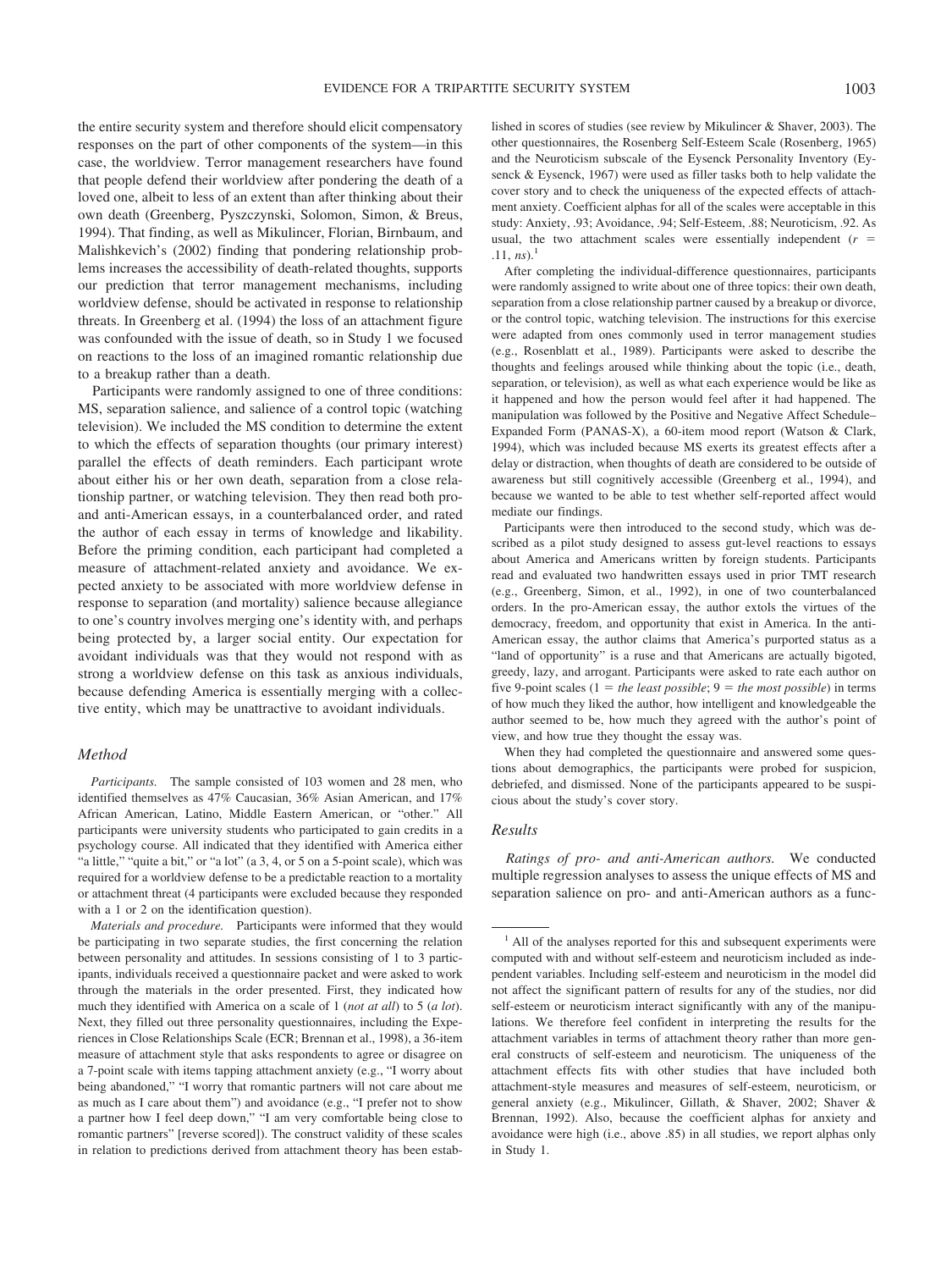tion of anxiety and avoidance. We created two dummy variables for MS and separation salience and entered them in the first step of the regression analysis along with centered anxiety and avoidance scores (scores were centered as recommended by Aiken & West, 1991). In the second step, we entered the product terms representing the interactions of mortality and anxiety, mortality and avoidance, separation and anxiety, separation and avoidance, and anxiety and avoidance. In the third step, we entered the three-way interaction terms.2

For ratings of the anti-American author, there were no main effects or interactions.3 For ratings of the pro-American author, the overall model was significant at all three steps at the .001 level,  $F(4, 126) = 6.15, F(9, 121) = 5.80, \text{ and } F(11, 119) = 4.77,$ respectively, explaining between 16% (Step 1) and 30% (Steps 2 and 3) of the variance. There were two main effects and three interactions. Attachment anxiety was negatively related to ratings of the pro-American author,  $t(130) = 4.1$ ,  $\beta = -.34$ ,  $p < .001$ . Evaluations of the author were higher in the MS condition,  $t(130) = 2.69$ ,  $\beta = .25$ ,  $p = .008$ . The main effects, however, were qualified by a Mortality  $\times$  Anxiety interaction,  $t(130) = 3.18$ ,  $\beta =$ .36,  $p = .002$ , and a Separation  $\times$  Anxiety interaction,  $t(130) =$ 2.44,  $\beta$  = .27,  $p$  = .02. Following the guidelines of Aiken and West (1991), a probe of the interaction revealed that individuals in the MS and separation salience conditions who were high in anxiety (i.e., one standard deviation above the mean) rated the pro-American author more positively than did high anxious participants in the television condition, but there was no effect of condition on the ratings made by low-anxious participants (see Figure 1).

There was also an interaction between MS and avoidance,  $t(130) = 3.13, \beta = -.33, p = .002$ . Individuals low in avoidance gave more positive ratings to the pro-American essayist after MS relative to low avoidant individuals' ratings in the other experimental groups, whereas individuals high in avoidance did not. There was a similar pattern of results for the separation condition, but the interaction did not reach significance. There were no three-way interactions.

*Affect.* We ran similar regression analyses on positive and negative affect and found a number of main effects. The overall model for the negative affect analyses was significant at all three steps at the .01 level,  $F(4, 126) = 5.30, F(9, 121) = 2.87,$  and  $F(11, 119) = 2.47$ , respectively, and explained between  $14\%$  (Step 1) and 19% (Step 3) of the variance in self-reported affect. Anxiety related to negative affect,  $t(130) = 3.89$ ,  $\beta = .32$ ,  $p < .001$ , as did, marginally, avoidance,  $t(130) = 1.81$ ,  $\beta = .15$ ,  $p = .07$ .



*Figure 1.* The effect of separation and mortality salience on ratings of a pro-American author, as a function of attachment anxiety.

For positive affect, the overall model was significant at all three steps at the .001 level,  $F(4, 126) = 8.85$ ,  $F(9, 121) = 4.31$ , and  $F(11, 119) = 4.41$ , respectively, and explained between 22% (Step 1) and 29% (Step 3) of the variance. Anxiety related to less positive affect,  $t(130) = 3.42$ ,  $\beta = -0.27$ ,  $p = 0.001$ , as did avoidance,  $t(130) = -2.09$ ,  $\beta = -0.17$ ,  $p = 0.04$ . Interestingly, positive affect was higher in both the MS,  $t(130) = 3.14$ ,  $\beta = .28$ ,  $p = .002$ , and separation salience conditions,  $t(130) = 3.95$ ,  $\beta =$ .36,  $p < .001$ . However, including positive affect as a covariate in our regressions predicting ratings of the pro-American author did not alter the results, indicating that affect did not mediate the observed findings. There were no significant two- or three-way interactions.

## *Discussion*

The results generally confirmed our predictions. As expected, individuals high in attachment-related anxiety (both preoccupied and fearful "types") who thought about separation from a close relationship partner responded by giving more positive evaluations to a pro-American author than their counterparts in the control condition—the same reaction anxious individuals displayed in response to MS. This indicates that a threat to the attachment system can elicit worldview defense on the part of people who are dispositionally anxious with regard to their romantic relationships. Individuals low in attachment anxiety (secure and dismissing "types") did not differ in their ratings of the pro-American author as a function of mortality or separation primes.

Interestingly, attachment anxiety was negatively related to ratings of the pro-American author under control conditions. Although we did not predict this finding, it is interpretable in light of the tendencies of anxious and low self-esteem people. For example, Harmon-Jones et al. (1997) reported that very high self-esteem participants in the control condition showed more in-group bias than individuals with lower self-esteem (of whom anxious people are a subgroup) in the same condition. Also, given the association between anxiety and low self-esteem (Bylsma, Cozzarelli, &

<sup>2</sup> The analyses were also run including order of reading the pro- and anti-American essays. This variable did not affect any of the results reported here, so it is not considered further.

<sup>&</sup>lt;sup>3</sup> The lack of any effects on ratings of the anti-American essayist was unexpected, but not surprising. The University of California, Davis (UCD), where all of our studies were run, is exceptionally ethnically diverse (as reflected in the demographics of our sample), including a substantial number of foreign students. Additionally, as with many college campuses, and psychology departments in particular, UCD is characterized by liberal ideology and an emphasis on tolerance of different opinions. Terror management research has revealed that priming participants with tolerance attenuates reactions to pro- and anti-American individuals. Therefore, there may have been an implicit demand on participants to be charitable to the anti-American essayist, who complained of being treated harshly in this country because of his or her minority status. There was probably not a demand for participants to dampen their ratings of the pro-American author, because tolerance does not require anti-Americanism. In fact, there is some support for this post hoc interpretation; the mean evaluation of the anti-American essayist was 4.96, which is around the midpoint on the 9-point scale. Therefore, there may have been a normative level of tolerance of the anti-American essayist's opinions that was not affected by condition, anxiety, or avoidance.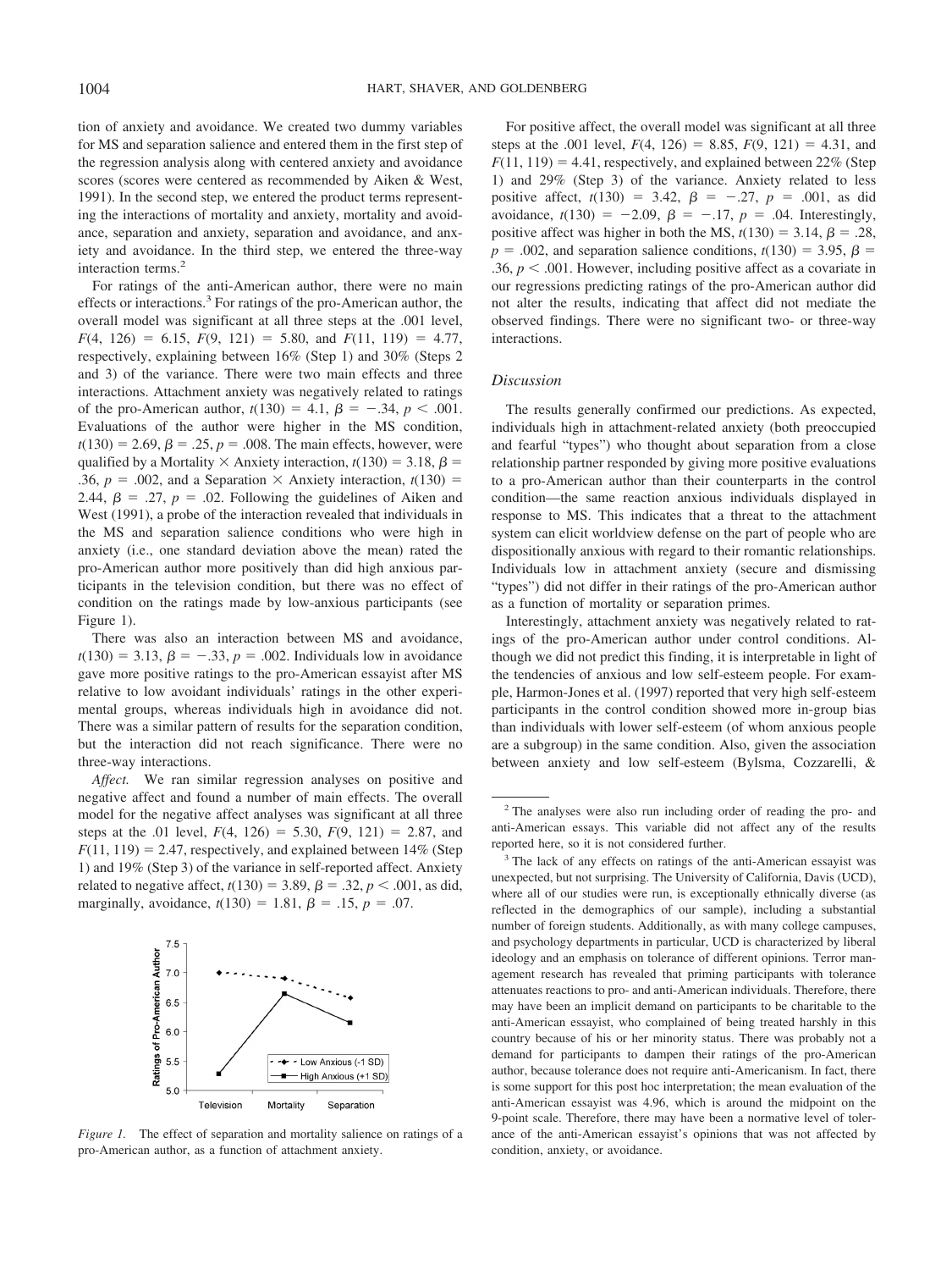Sumer, 1997), it is reasonable to expect that anxious people would also have dispositionally low ratings of entities with which they identify—in this case, the United States. However, when the attachment system comes under threat, anxious people mobilize defenses related to identification with their country and fellow citizens, up to a level exhibited more stably by low-anxious people.

For avoidant people, we did not have confident predictions because, although avoidant people have displayed worldview defense in response to MS in some previous studies (Mikulincer & Florian, 2000), the kind of worldview defense in those studies was similar to a just-world defense (ratings of social transgressions and punishment for the transgressors) rather than a defense of a collective identity structure, as examined in the present study. In our study, avoidant individuals did not react to MS with more positivity toward the pro-American author, although nonavoidant individuals did, suggesting that the avoidant individuals were not motivated to bolster their security by merging with (i.e., depending on) a collective entity. (As mentioned above, the results were similar in the separation condition, but the interaction was not significant.)

Finally, we found that mortality and separation priming resulted in more self-reported positive affect. Although we had not predicted this effect on mood, it may have been due to an affectregulation process that occurs as a proximal defense against thoughts of death and separation. It is important to note, however, that similar effects are typically not reported in terror management research, and as is seen below, it did not occur again in our second study. In any case, the mood changes in Study 1 did not mediate the effects of threat primes on worldview defense.

In general, Study 1 demonstrated that a threat to the attachment system caused by thinking about separation motivated the same worldview defense as MS, although both effects were moderated by attachment style. We next sought to test whether separation salience would cause people— especially avoidant individuals, who seemed not to defend themselves by merging with a collective entity in Study 1—to respond with a defense oriented toward magnifying feelings of self-worth, which was the primary aim of Study 2.

#### Study 2

In Study 2, we examined the possibility that a threat to the attachment system would increase people's desire to feel good about themselves (i.e., to enhance self-esteem), which is another defensive reaction to MS seen in many TMT studies (e.g., Goldenberg et al., 2000; Hirschberger et al., 2002; Mikulincer & Florian, 2002). In so doing, we further tested the key prediction of our integrative model that a threat to one component of the security system should elicit compensatory defensiveness on the part of other components, just as if the entire system had been threatened (e.g., by a reminder of death).

In Study 2 we administered the ECR, to assess attachmentrelated anxiety and avoidance, and asked participants to rate the desirability of 8 independent and 8 interdependent traits (Sedikides, Gaertner, & Toguchi, 2003). We chose a measure of independent and interdependent traits because, theoretically, these two kinds of traits should be differentially related to avoidance and anxiety. Thus, they gave us an opportunity to reveal differences

between anxious and avoidant people. As in Study 1, we primed participants with either mortality, separation from an attachment figure, or watching television. Following the priming manipulation and a brief delay, we asked participants to rate themselves on the 16 traits they had previously rated for desirability. We operationalized "self-enhancement" by considering self-ratings on the two trait dimensions as a function of how desirable each kind of trait was perceived by a participant to be.

We expected that individuals exposed to mortality and separation primes would show a greater tendency to rate themselves as exemplifying the kinds of traits (independent and/or interdependent) they personally valued than would individuals who did not have their security threatened. We further expected, on the basis of previous experiments showing that avoidant people are prone to defenses involving the self-serving distortion of self-appraisals (Mikulincer, 1998), that avoidant people would be especially likely to respond to security threats with self-enhancement.

#### *Method*

*Participants.* One hundred forty-three women and 96 men, all university students, participated for extra credit toward an introductory psychology course. Self-identified ethnicity yielded 41% Caucasians, 35% Asian Americans, and 23% Hispanics or Latinos, African Americans, or "other."

*Materials and procedure.* In a large lecture hall, participants were randomly assigned to receive a questionnaire packet containing a mortality, separation, or television priming exercise. They were told that the investigators were interested in associations among various personality variables and that they should move through the packet in order, working quickly and not focusing unduly on any one question. The first measure in the packet was Sedikides et al.'s (2003) list of eight independent (e.g., "independent," "leader," "self-reliant") and 8 interdependent (e.g., "agreeable," "cooperative," "patient") traits. Participants were asked to rate the extent to which they found each trait desirable (i.e., how much they valued the trait) on a 9-point scale  $(1 = extremely\,\,undesirable; 9 = extremely\,\,desirable).$ Cronbach alphas for these two subscales were adequate to justify combining the items to form two scores: .75 for the independence scale and .79 for the interdependence scale. Participants then completed the ECR so that we would have measures of attachment-related anxiety and avoidance. They then completed the Neuroticism subscale of the Big Five Inventory (John, Donahue, & Kentle, 1991), which was included as both a filler and a potential control variable.

Next, participants wrote about the topic of their own mortality, separation from a close relationship partner (caused by a breakup or divorce), or television—the same priming method used in Study 1. Immediately afterward, they filled out the PANAS (Watson, Clark, & Tellegen, 1988), a 20-item measure of positive and negative affect, followed by a "Life Habits" questionnaire, which consisted of 18 mundane questions such as "How many hours a day do you watch TV?" and "How often do you eat at restaurants?" This questionnaire has been used as a filler or distractor in numerous studies by Mikulincer and his colleagues (reviewed by Mikulincer & Shaver, 2003) and, along with the PANAS, provided the delay and distraction that has been found to be important for the occurrence of MS effects.

Participants then completed the dependent measure, which consisted of a list of the same 16 traits participants had initially rated in terms of desirability. This time, they were instead asked to rate how well each trait term applied to them  $(1 = not at all well; 9 = extremely well)$ . To make this measure seem less redundant with the earlier desirability measure, we altered the formatting of the items so that instead of circling a desirability answer alternative they were writing the number of a particular selfdescription alternative. Cronbach's alpha was .74 for the independence subscale and .76 for the interdependence subscale. Finally, participants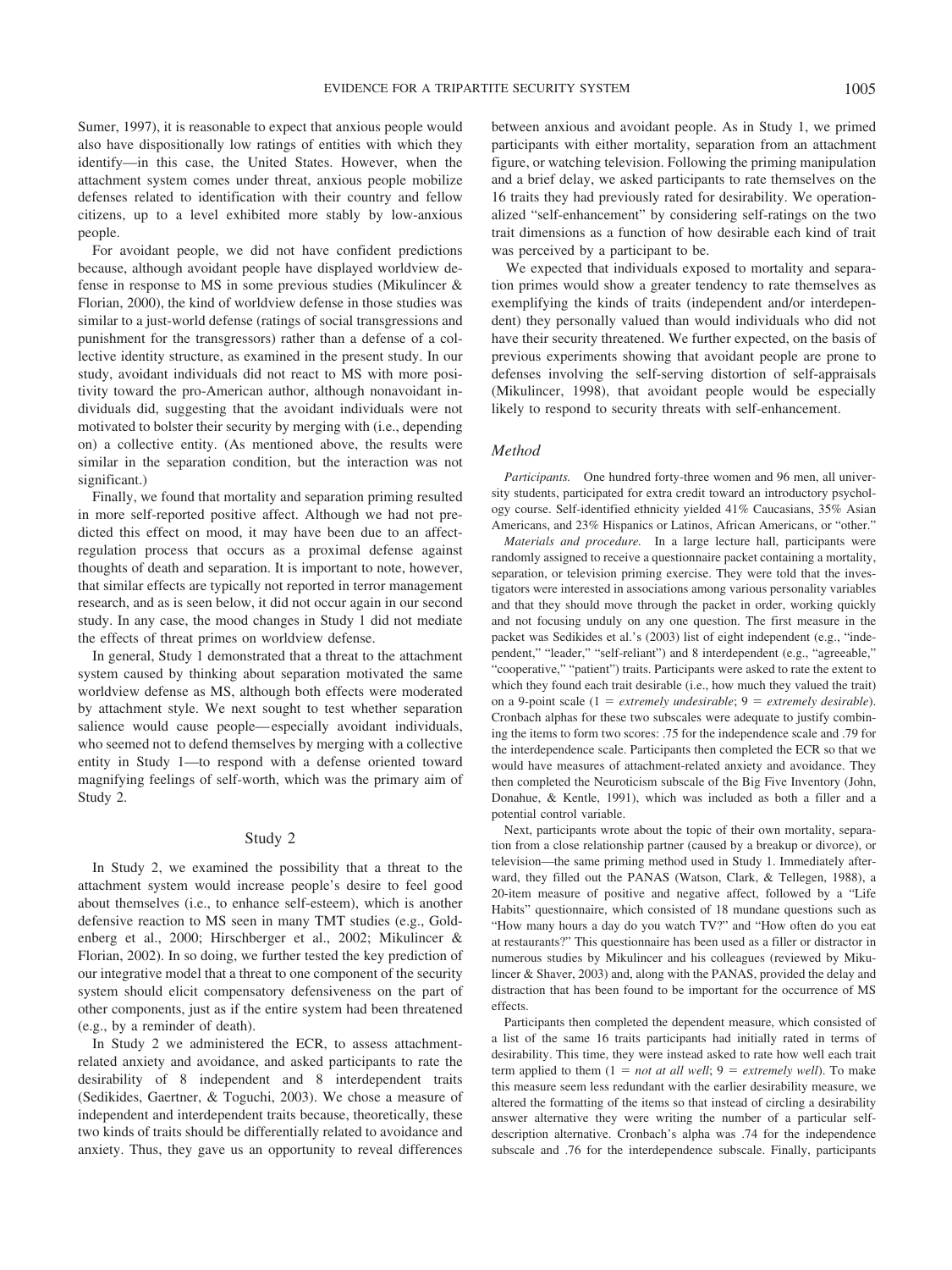were probed for suspicion, asked to provide demographic information, and dismissed. None of the participants guessed the actual nature of the study.

#### *Results*

We conducted separate multiple regression analyses on selfratings of independence and interdependence as a function of MS, separation salience, anxiety, avoidance, and desirability ratings for independent and interdependent traits. We created two dummy variables for MS and separation salience and entered them in the first step of the multiple regression analysis along with centered anxiety scores, avoidance scores, and desirability ratings. We entered the appropriate two-way interactions in the second step, three-way interactions in the third step, and four-way interactions in the fourth step.

*Independence.* At each step, the overall model was significant at the .001 level,  $F(5, 233) = 18.99, F(11, 227) = 8.41, F(21,$  $217) = 5.98$ , and  $F(23, 215) = 5.46$ , respectively, explaining between 29% (Step 1) and 37% (Step 4) of the variance in self-ratings of independence. There were main effects of anxiety and desirability ratings such that more anxious people rated themselves as less independent,  $t(238) = 4.31$ ,  $\beta = -.24$ ,  $p < .001$ , and people who valued independence more rated themselves as relatively more independent (reflecting a general self-serving bias),  $t(238) = 8.54, \beta = .47, p < .001.$ 

There were also significant Mortality  $\times$  Desirability and Separation  $\times$  Desirability interactions. Compared with controls, people who were primed with mortality were more likely to rate themselves as independent the more they valued independence, and more likely to rate themselves as less independent the less they valued independence,  $t(238) = 2.97$ ,  $\beta = .23$ ,  $p = .003$ . People primed with separation showed the same pattern of results,  $t(238) = 3.34, \beta = .27, p = .001$ . These results are depicted in Figure 2.

Finally, there was one significant three-way interaction between separation salience, desirability ratings, and attachment avoidance,  $t(238) = 2.24, \beta = .20, p = .03$ . A probe of this interaction, shown in Figure 3, revealed that the interaction between separation salience and desirability ratings occurred mainly among individuals high in avoidance. That is, compared with avoidant participants in the control condition, for individuals high in avoidance (but not for individuals low in avoidance), thoughts of separation resulted in



*Figure 2.* The effect of separation and mortality primes on self-ratings of independence, as a function of rated desirability of independent traits.



- - High avoidance; low desirability -> High avoidance; high desirability

*Figure 3.* The effect of separation primes on self-ratings of independence as a function of attachment avoidance.

higher self-ratings of independence if independence was highly valued but in lower self-ratings of independence if independence was less highly valued (see Figure 3).

*Interdependence.* At each step, the overall model was significant at the .001 level,  $F(5, 233) = 17.06$ ,  $F(11, 227) = 7.03$ ,  $F(21, 217) = 5.06$ , and  $F(23, 215) = 4.61$ , respectively, explaining between 29% (Step 1) and 33% (Step 4) of the variance in self-ratings of interdependence. There was a main effect of desirability ratings,  $t(237) = 8.81$ ,  $\beta = .50$ ,  $p < .001$ , such that people who rated interdependence as more desirable also saw themselves as more interdependent (again reflecting a general self-serving bias).

As with ratings of independence, there were significant Mortality  $\times$  Desirability and Separation  $\times$  Desirability interactions. People who were primed with mortality were more likely than controls to rate themselves as more interdependent if they thought interdependence was more desirable and to rate themselves as less interdependent if they thought interdependence was less desirable,  $t(237) = 2.28, \beta = .17, p = .02$ . The same was true for people who were primed with separation,  $t(237) = 2.47$ ,  $\beta = .19$ ,  $p = .01$ . Unlike the results for independence, however, there was no interaction between desirability, priming condition, and avoidance (or anxiety;  $ps > .21$ ).

*Affect.* For positive affect, there was no effect of separation or MS, nor were there any interactive effects of priming condition and anxiety or avoidance (all  $ps > .15$ ). For negative affect, the overall model was significant at the .001 level for each step, *F*(4,  $234$ ) = 6.83,  $F(9, 229)$  = 4.15, and  $F(5, 233)$  = 3.49, respectively, explaining between 11% (Step 1) and 14% (Step 3) of the variance in negative affect. As in Study 1, anxiety was related to negative affect,  $t(238) = 4.37$ ,  $\beta = .27$ ,  $p < .001$ , as was avoidance,  $t(238) = 1.95, \ \beta = .12, \ p = .05.$  There was also a marginal Separation  $\times$  Anxiety interaction on negative affect,  $t(238)$  = 1.89,  $\beta$  = .17,  $p$  = .06, which showed that anxiously attached individuals had more negative affect in the separation salience condition. However, when we added negative affect as a covariate in our earlier regression analyses predicting self-ratings of independence and interdependence, the significant pattern of results was unaltered, implying that affect did not mediate the effect of separation and MS on self-enhancement.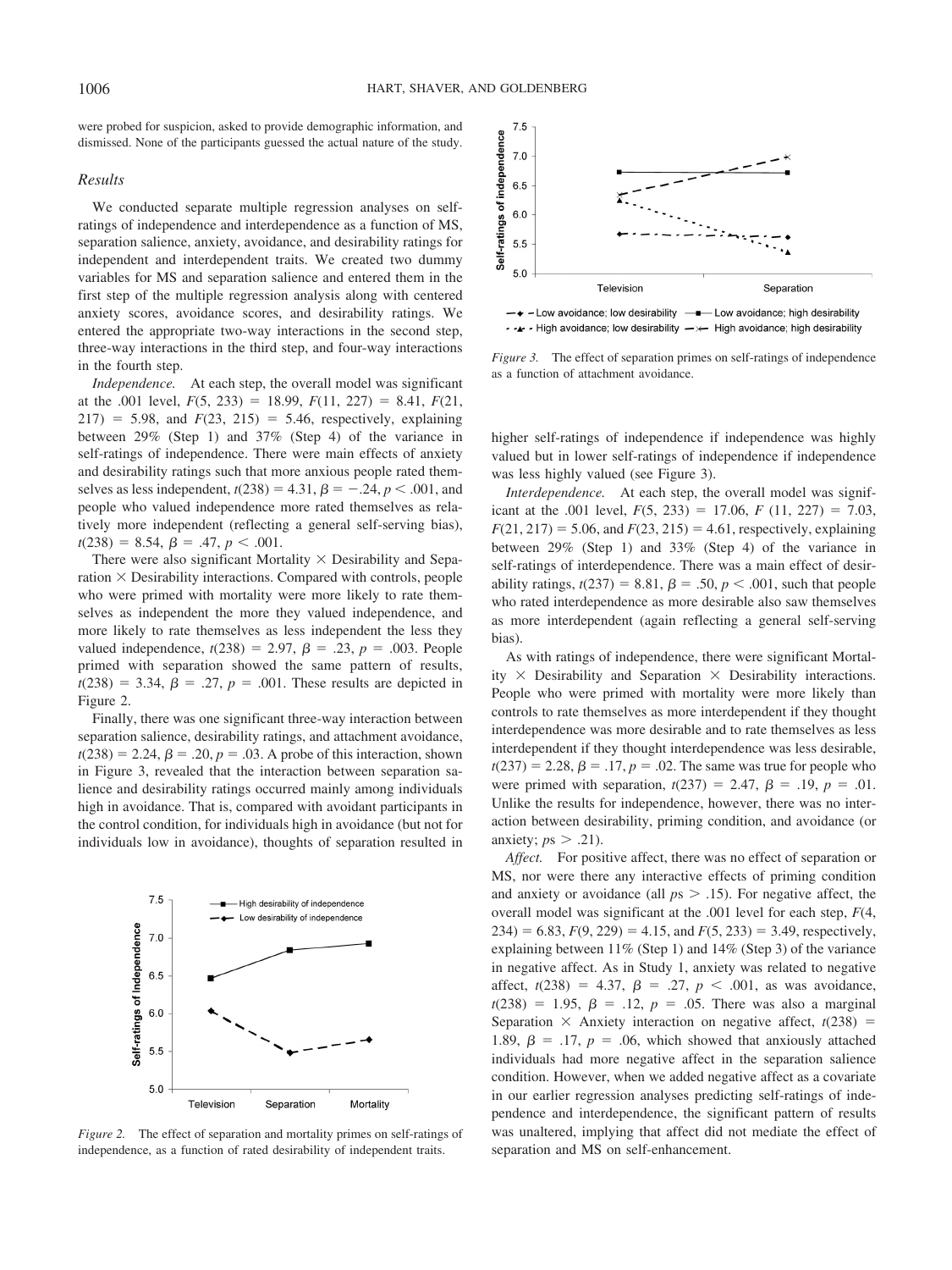## *Discussion*

Consistent with previous terror management research (Mikulincer & Florian, 2002), we found that mortality reminders resulted in especially pronounced self-serving tendencies, measured in this case as the consistency between how much people valued independence and interdependence and how highly they rated themselves on those same dimensions. Further, as predicted, an attachment threat operationalized by writing about separation from a close relationship partner had an effect similar to that of MS. On the dimension of interdependence, everyone self-enhanced in response to both separation salience and MS. For the independence dimension, MS caused everybody to self-enhance, but the effect of separation on self-enhancement occurred mainly among individuals high in avoidance, who tend to use autonomy-oriented defenses such as self-enhancement as a defense rather than merge with another person or a collective entity.

The reason for this difference (between avoidant and nonavoidant people responding to MS vs. the threat of separation) is not completely clear and needs to be studied further, but it is reminiscent of a difference noted by Mikulincer, Gillath, and Shaver (2002). They found that avoidant people took longer to name the color of ink in which their attachment figures' names were typed following subliminal presentation of the threat word *separation* (an attachment-relevant threat), but not following subliminal presentation of the threat word *failure*, which is not as directly related to attachment. The results of the present study suggest, as expected, that there is something special about the matter of independence in the context of the threat of separation that draws out differences between avoidant and nonavoidant individuals. Whereas the attachment threat inherent to thoughts of separation inspired self-enhancement on the trait dimension of independence among avoidant individuals, people who were low on avoidance were apparently reluctant to self-enhance in the independence domain after thinking about separation.

In Study 2, anxious participants exhibited marginally more negative affect in the separation salience condition compared with anxious participants in the other conditions. However, we found no other effects of mortality or separation salience on mood, supporting our earlier supposition that the effect found in Study 1 was unreliable. As in Study 1, the major effects observed in Study 2 did not appear to be mediated by explicit affect.

In sum, Study 2 supports the notion that threats to the attachment system elicit the same kind of self-esteem defense as MS and shows that such effects are sometimes moderated (depending on the content domain of enhancement) by the deactivating, autonomy-enhancing defensive tendencies of avoidant people. In combination with the findings of Study 1, which showed that threats to the attachment system elicit the same kind of worldview defense as MS (in that case, as a function of the hyperactivating, closeness-enhancing defensive tendencies of anxious people), the findings of Study 2 support a major prediction, based on our model, that threats to the attachment system cause defensive reactions similar to those elicited by the threat of death.

We were therefore set to test the model further by examining whether similar dynamics apply to threats to other components of the security system. In Studies 1 and 2 we attacked the attachment system and looked for defensive responses in the domains of the self-esteem and worldview systems. In Studies 3 and 4 we sought to attack the self-esteem and worldview systems and measure the responses of the attachment system.

# Study 3

In Study 3, we attacked participants' worldview and assessed effects of this threat on the desire for closeness in romantic relationships, a measure of what attachment researchers, following Bowlby (1969/1982), call proximity-seeking. As mentioned earlier, affirming one's values (i.e., worldview) reduces defensiveness (Steele, 1988), which suggests that undermining a person's worldview should increase defensiveness. With respect to attachment, threatening stimuli, such as the words *death*, *illness*, *failure*, and *separation*, have been found to automatically activate the attachment system, even when presented subliminally (Mikulincer et al., 2000; Mikulincer, Gillath, & Shaver, 2002). However, no studies have tested whether a threat to the worldview increases defensiveness in general or proximity-seeking in particular. In our terms, a threat to the worldview, one of the three major anxiety buffers, is also a threat to one's overall sense of security and should activate the attachment system, which in turn should be reflected in a heightened desire for closeness and intimacy in relationships.

In Study 3, we assessed participants' attachment style, exposed them to either negative (attacking) or neutral (moderate) essays about America, and then measured the extent to which they sought closeness in a romantic relationship. On the basis of assumptions of attachment theory and research, there should be differences between individuals high in anxiety and those high in avoidance in baseline desire for relationship closeness. People low on the avoidance dimension (i.e., preoccupied and secure types, in Bartholomew's, 1990, terms) should display a relatively greater desire for closeness, whereas more avoidant people (Bartholomew's fearful and dismissing types) should display less desire for closeness. We therefore predicted this pattern in Study 3. More central to our current interests, and according to the same logic applied to Studies 1 and 2, we predicted that preoccupied and secure people would respond with the same or more desire for closeness in relationships as a function of having their worldview threatened but that dismissing avoidant individuals would show less desire for closeness in the worldview-threat condition, reflecting their deactivating, individuating defensive strategies.<sup>4</sup> We had no confident prediction about fearfully avoidant individuals, because they are high in both anxiety and avoidance, and it was unclear which tendency, proximity-seeking or proximity-avoidance, would manifest itself in behavior when they were threatened.

#### *Method*

*Participants.* There were 120 participants (100 women, 19 men, 1 not reporting gender) in the study. The sample was ethnically diverse: 56% Caucasian, 25% Asian American, and 18% African American, Hispanic or Latino, Middle Eastern American, or "other." All participants were university students who participated to gain credits in a psychology course.

*Materials and procedure.* As in Studies 1 and 2, participants were told that they would be taking part in two separate studies, and they completed

<sup>4</sup> Theoretically, worldview threat should cause implicit attachment system activation in people of all attachment types, but overt defenses related to attachment should be moderated by attachment style.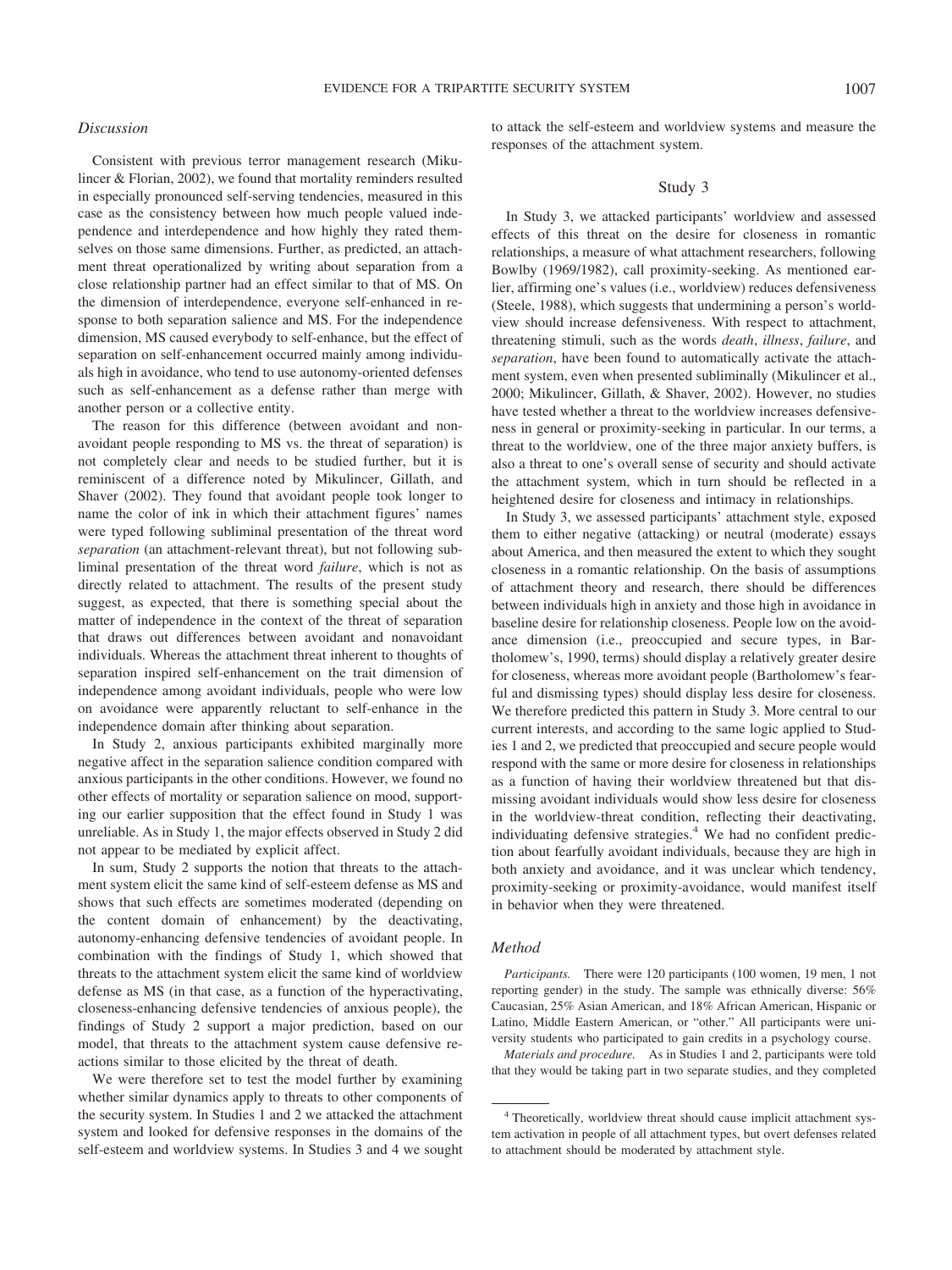the materials in separate cubicles (with 1 to 3 people participating in each session). After completing the ECR and filler measures of self-esteem and neuroticism, participants were asked to read and evaluate essays that were being pilot tested for future research. By random assignment, participants then read two essays (to maximize the impact of the manipulation) about America that were either both negative or both neutral. One of the negative essays was the one used in Study 1. The other was taken from Arndt and Greenberg (1999); in it, the author denounces America, urges an overthrow of the government, and declares that people who are happy with America are stupid. The neutral essays were designed to be as similar to the negative essays as possible except for their tone. The content consisted of mildly positive and negative observations about America, which together gave a neutral impression. The first neutral essay was ostensibly written by an immigrant who said that while there are opportunities and relative equality in America, it is not perfect; that Americans are good or bad depending on who you talk to; and that the country is basically okay. In the second essay, the other author similarly stated that the country is decent and has both good and bad qualities, that the government could be greatly improved but is basically adequate, and that it is understandable for some people to like America and some to dislike it.

After reading the essays, we asked participants how positive or negative each one was, on a 7-point scale. These questions were included both to substantiate the cover story about pretesting attitudes about the essays and to ensure that the negative essay was perceived as negative and the neutral one as neutral. The mean ratings for the essays were as intended, with the negative essays being judged as negative (1.62 on a 7-point positivity scale) and the neutral essays as neutral  $(4.38 \text{ on the } 7\text{-point scale})$ ,  $t(119) =$ 22.44,  $p < .001$ .

Immediately after reading and evaluating the essays, participants indicated their desire for closeness in romantic relationships. They were asked to imagine their ideal romantic relationship (not a current or past relationship) and then to rate five items on an 8-point scale: how close they would like the relationship to be, how psychologically intimate they wanted to be with their partner, how much time they would like to spend with the person, how much of their thoughts and feelings they would like to share with their partner, and how much they would like to rely on their partner for sympathy and support. Coefficient alpha for this scale was .82.

Finally, participants were asked some demographic questions, probed for suspicion, debriefed, and thanked.

## *Results*

Multiple regression analyses were conducted to examine the effect of reading anti-American essays on the desire for closeness and intimacy in a romantic relationship as a function of attachment anxiety and avoidance. In the first step of the regression analysis, we entered a dummy variable for worldview threat (i.e., essay type) along with centered anxiety and avoidance scores. In the second step, we entered the Threat  $\times$  Anxiety, Threat  $\times$  Avoidance, and Anxiety  $\times$  Avoidance interaction terms. The three-way interaction was entered in the third step.

At each step, the overall model was significant at the .001 level,  $F(3, 116) = 20.21, F(6, 113) = 10.87, \text{ and } F(7, 112) = 10.17,$ respectively, explaining between 34% (Step 1) and 39% (Step 3) of the variance. There were main effects of anxiety and avoidance on desire for closeness. As anticipated, attachment anxiety was related to a greater desire for closeness in relationships,  $t(119)$  = 3.11,  $\beta = .24$ ,  $p = .002$ ; and avoidance was related to less desire for closeness,  $t(119) = 7.58$ ,  $\beta = -.58$ ,  $p < .001$ .

There was also a significant three-way interaction between worldview threat, anxiety, and avoidance,  $t(119) = 2.04$ ,  $\beta = .29$ ,  $p = .04$ . A probe of the interaction, plotted in Figure 4, revealed



*Figure 4.* The effect of worldview threat on desire for closeness as a function of attachment style.  $US =$  United States.

that individuals who were low in avoidance (i.e., secure and preoccupied types) were high in desire for closeness in the control condition and after a worldview threat. Individuals low in anxiety but high in avoidance (i.e., those who were dismissingly avoidant) responded to the worldview threat with less desire for closeness than dismissing avoidant participants in the control condition, as predicted. In contrast, those high in anxiety and avoidance (i.e., those who were fearfully avoidant) expressed more desire for closeness after a worldview threat than fearful individuals in the control condition, suggesting that their anxiety about abandonment overrode their avoidant tendency in the context of a worldview threat.

Not surprisingly, the desire for closeness reported by participants who were low in avoidance (the secure and preoccupied participants) may have been subject to a ceiling effect and thus unable to increase as a function of the worldview threat. Examination of their scores, 6.95 and 7.26, respectively, on the 8-point scale without any threat, supports this speculation.

### *Discussion*

The results of Study 3 confirmed our major predictions, except in cases in which effects could not occur because of a ceiling effect. First, as expected, anxiety was associated with more and avoidance with less desire for closeness in romantic relationships. This finding provides evidence for the validity of the closeness measure. More important for current purposes was the finding that participants who were low in avoidance had a high desire for closeness both in the control condition and after a worldview threat, whereas high avoidant, low-anxious people (i.e., those with a dismissing attachment style) in the worldview threat condition expressed less desire for closeness compared with that expressed in a control condition. Interestingly, people who scored high on both anxiety and avoidance—that is, people with a fearful attachment style— expressed more desire for closeness after their worldview was threatened than did fearful individuals in the control condition. This implies that under circumstances of threat, fearful individuals' anxious, hyperactivating tendencies become more important than their avoidant, deactivating tendencies.

The results of Study 3 are generally supportive with regard to the security system model. A worldview threat clearly had effects on the attachment-related proclivities of fearful and dismissing individuals and caused those who were dismissing to distance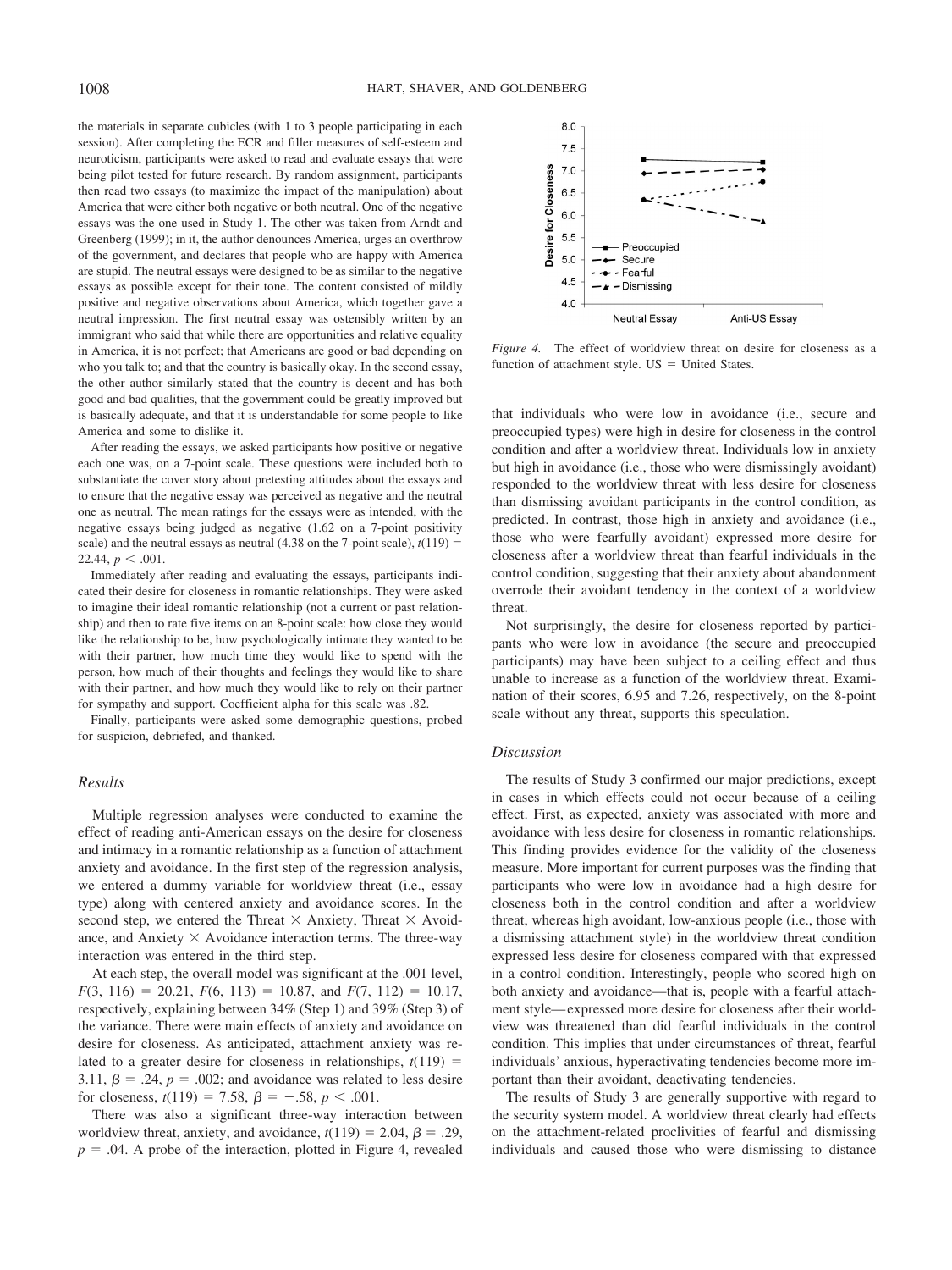themselves from others, as had been shown to be participants' defensive preference in previous studies (reviewed by Mikulincer & Shaver, 2003). Because the results—that is, the divergence of fearfully and dismissingly avoidant defensive reactions—was not specifically predicted a priori, Study 4 was designed to test whether the pattern would replicate using a different kind of threat.

#### Study 4

Study 4 was a replication of Study 3, with one important difference: In Study 4, instead of being exposed to a worldview threat, half of the participants were exposed to a self-esteem threat. Specifically, participants were randomly assigned to complete either an easy word-search puzzle "for enjoyment" or an impossible word-search puzzle that was purportedly an index of exceptional abilities. Unbeknownst to the participants, the impossible puzzle guaranteed their failure on the task. After the word-search task, as in Study 3, participants indicated their desire for closeness and intimacy in a romantic relationship.

According to our model, a threat to self-esteem should have the same defense-arousing consequences as a threat to one's belief system and should thus inspire similar defensive behavior. We therefore predicted that preoccupied and secure individuals (i.e., participants low in avoidance) would demonstrate the same or more desire for closeness after a failure experience than after a nonfailure experience and that dismissing people would show less desire for closeness after failure than after completing the control puzzle. On the basis of the findings of Study 3 and our inference that fearful individuals, because of their attachment-related anxiety, defend by seeking proximity rather than avoiding it, we predicted that fearful individuals would show more desire for closeness in response to failure.

#### *Method*

*Participants.* The participants were 116 women and 63 men who volunteered to participate in exchange for credits toward a psychology course. As in Studies 1–3, the sample was ethnically diverse, with 46% identifying as Asian American, 29% as Caucasian, and 25% as Hispanic or Latino, Native American, African American, or "other."

*Materials and procedure.* In groups of 10 to 20, participants seated in a large classroom were handed questionnaire packets with a cover page explaining that the researchers were interested in correlating personality variables. Participants were asked to complete the questionnaires in the order in which they appeared in their packets. They first completed the ECR, embedded between filler questionnaires measuring self-esteem and neuroticism. Next, participants came to a page instructing them to stop and await further instructions. When all participants had reached this point, the experimenter told the group that they would have 2 min to complete the following measure and that when told to stop they should move on to the rest of the questionnaire.

The 2-min task was, for all participants, a word-search puzzle. For a randomly selected half of participants, however, the words were very easy to find, and the instructions indicated that the task was "for enjoyment." This constituted the control condition. In the self-esteem threat condition, the word search was impossible—no words from the list were actually contained in the matrix of letters. In this condition, the instructions mentioned that most students from the university were able to find four words in a 2-min period, and "the more words you find, the more exceptional you are." Therefore, all participants in this condition were led to believe that they had performed worse than average, which was presumably exacerbated by the sound of control condition participants in the same room circling words.

Immediately after the word puzzle participants completed the measure of desired commitment in romantic relationships used in Study 3. We increased the range of the response scale from 1– 8 to 1–21, hoping to reduce the likelihood of a ceiling effect for participants scoring low on avoidance, because 21 might have seemed extremely high. The coefficient alpha for the scale was .84. Finally, participants were probed for suspicion, asked to supply demographic information, debriefed as to the true purpose of the study (and assured that in one condition the puzzle had been impossible and so did not assess ability), and thanked.

## *Results*

Multiple regression analyses were conducted to examine the effects of self-esteem threat, anxiety, and avoidance on desire for closeness. In the first step of the regression analysis, we entered a dummy variable representing self-esteem threat along with centered anxiety and avoidance scores. In the second step, we entered the Threat  $\times$  Anxiety, Threat  $\times$  Avoidance, and Anxiety  $\times$ Avoidance interaction terms. The three-way interaction term was entered in the third step.

At each step, the overall model was significant at the .001 level,  $F(3, 175) = 24.38, F(6, 172) = 15.20, F(7, 171) = 14.70,$ respectively, explaining between 30% (Step 1) and 38% (Step 3) of the variance. As in Study 3, there were main effects of anxiety and avoidance, such that anxiety was related to greater desire for closeness,  $t(178) = 3.35$ ,  $\beta = .23$ ,  $p = .001$ , and avoidance was related to a lower desire for closeness,  $t(178) = 8.20, \beta = -.55,$  $p < .001$ . Moreover, there was a significant interaction between self-esteem threat, anxiety, and avoidance,  $t(178) = 2.82$ ,  $\beta = .28$ ,  $p = .005$ . A probe of this interaction, depicted in Figure 5, revealed that whereas preoccupied and secure individuals had equally high levels of desired closeness regardless of condition, fearful individuals expressed more desire for closeness in the self-esteem threat condition, and dismissing individuals had less desire for closeness in the threat condition—the same pattern observed in Study 3.

#### *Discussion*

After a threat to self-esteem posed by an apparent failure at a word task, preoccupied and secure individuals had the same high desire for closeness in relationships as preoccupied and secure individuals in the nonthreat condition. Changing the rating scale



*Figure 5.* The effect of a self-esteem threat on desire for closeness as a function of attachment style.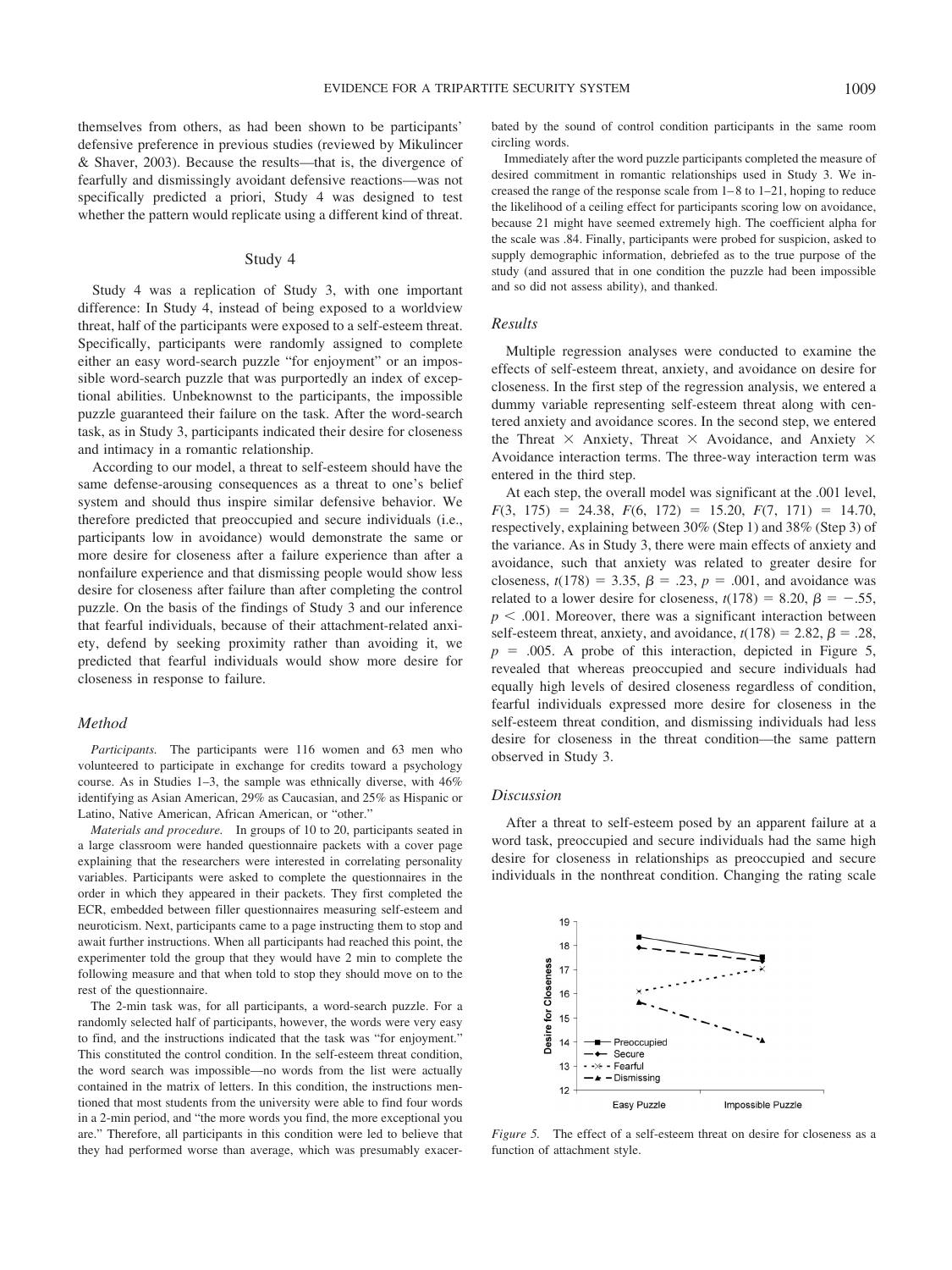did not eliminate the ceiling effect for these individuals, who consistently expressed almost the highest possible desire for closeness, indicating a desire to remain close to others even in the absence of a threat. Meanwhile, fearful individuals expressed more desire for closeness after their self-esteem had been threatened and dismissing individuals expressed less desire for closeness after the self-esteem threat than counterparts in the control condition.

We should note that because we did not include a manipulation check, we cannot be certain that self-esteem was threatened in the condition with the impossible puzzle. It seems likely, however, that the manipulation did pose the intended threat to self-esteem because similar manipulations have been used in past research to undermine self-esteem (for a review, see Mikulincer, 1994). Also, because the effects of the impossible puzzle were essentially identical to the effects of a worldview threat, it seems unlikely that possible confounding variables (e.g., task difficulty) could explain the results.

Across Studies 3 and 4, a worldview threat and a self-esteem threat motivated attachment-related defensive actions on the part of avoidant individuals. Thus, as predicted on the basis of our security model, the attachment system seems to respond defensively in ways parallel to self-esteem and worldview defenses. Further research is needed to clarify the moderation of these defenses by individual differences. This research will need to include different measures of attachment-system effects, as in neither Study 3 nor Study 4 was it possible to determine whether secure and preoccupied individuals would have reacted defensively if they had not already been near the top of our proximityseeking scale.

## General Discussion

We proposed a tripartite model of security maintenance based on an integration of attachment theory and terror management theory as well as on research on self-esteem maintenance and self-affirmation processes. There was already some support in the literature for the basic idea embodied in the model, which is that assaults on any one of three defensive processes that maintain security (i.e., attachment, self-esteem, and cultural worldviews) causes an increase in one of the alternative forms of defensiveness. There was evidence, for example, that satisfying or calming the attachment system causes less worldview defense (Mikulincer & Shaver, 2001), whereas threatening the attachment system results in more death-related thoughts (Florian et al., 2002). There was also evidence that threatening self-esteem causes greater attachment and worldview-related defenses (Fein & Spencer, 1997; Mikulincer et al., 2000) and that affirming personal values (i.e., bolstering one's worldview) lowers self-esteem-related defenses (Steele, 1988).

The studies reported here add to the existing empirical evidence for the model by showing systematically how attachment, selfesteem, and worldview defenses respond when one component of the system comes under attack. In Studies 1 and 2, threatening the attachment system produced worldview and self-esteem defenses similar to those aroused by MS. In Studies 3 and 4, threatening participants' worldview or self-esteem elicited attachment-related defenses (at least for avoidant individuals, whose scores were not already at the ceiling on our scales). The processes represented in our model apparently operate automatically, since they were not mediated by explicit affect (measured in Studies 1 and 2), and did not seem to be understood by study participants when we asked them what they thought was being studied, or what they thought they were doing during the study.

It is important to note, however, that in each study individual differences in attachment style moderated the effects of attacking particular defenses. In Study 1, only people high in attachment anxiety or low in avoidance responded to MS or separation primes with more defense of their pro-American worldview. In Study 2, only people high in avoidance exhibited greater self-enhancement when describing their independent traits in the separation (attachment threat) condition, although everyone, on average, showed more self-enhancement after being threatened when describing their interdependent traits. In Studies 3 and 4, fearful individuals (those high in both anxiety and avoidance) used a proximityseeking strategy when threatened with a worldview or self-esteem assault, whereas dismissing individuals (those high in avoidance but low in anxiety) used a distancing strategy. Thus, when studying any aspect of the security-maintenance model, it is important to consider individual differences in attachment style (see Mikulincer et al., 2003, for a similar view). In particular, it seems that attachment anxiety is related to hyperactivating defensive strategies that involve real or symbolic proximity seeking, and avoidance is related to deactivating defensive strategies that involve distancing from other persons and excessive reliance on individualistic defenses such as self-enhancement. (For a more detailed discussion of these issues, see the extensive review by Mikulincer  $&$  Shaver, 2003.)

Our studies, in combination with the related studies we reviewed, clearly support the security-maintenance model, but several interesting questions remain to be addressed. First, given that it is possible to motivate one kind of defense by attacking another, is it also possible that supporting one kind of defense reduces the need to respond with another? We know already that enhancing attachment security causes lower worldview defense (e.g., Mikulincer & Shaver, 2001), but we do not know whether increasing attachment security reduces self-enhancement. We know that boosting self-esteem causes lower MS-inspired worldview defense (Harmon-Jones et al., 1997) and that self-affirmation causes more openness to belief-discrepant information (Cohen et al., 2000), but we do not know whether such self-esteem boosts increase attachment security or specifically foster openness to other, more threatening worldviews (e.g., sharply conflicting religions). We know that affirming one's values, or worldview, results in less general defensiveness, but we do not know whether it specifically reduces self-esteem defenses or attachment-related defenses. These issues offer exciting directions for further research.

It will also be important and interesting to delineate the implicit processes that mediate the kinds of effects we hypothesized and documented. We say "implicit" because neither previous TMT studies nor the studies reported here provide any support for the possibility that conscious affect regulation mediates the defensive effects that have been documented. This leaves open the possibility that affective processes at an implicit level mediate the effects. At least one study involving self-affirmation (Koole et al., 1999, Study 5) has shown that implicit positive affect mediated the effect of self-affirmation on the reduction of rumination after threat. In addition, recent TMT findings revealed that giving participants a placebo purported to block anxiety eliminated the effects of MS on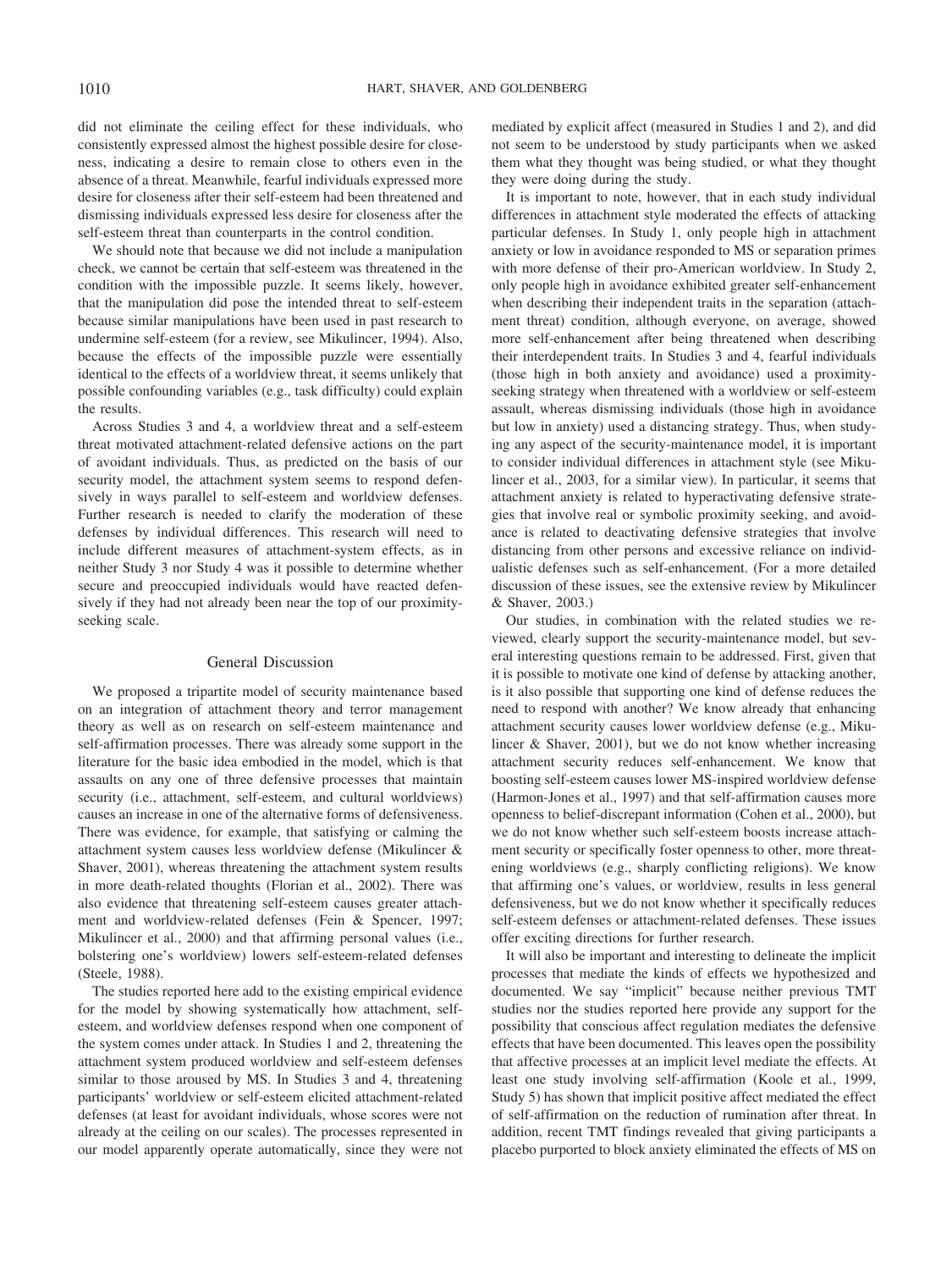worldview defense (Greenberg et al., 2003). Thus, implicit anxiety would be a good candidate to examine as a possible mediator of the effects we report here, particularly because our model implies that the pursuit of security is a flight from anxiety.

Our model implies that attachment, self-esteem, and worldviews offer substitutable defense mechanisms. Building on Tesser et al.'s (1996) demonstration that many mechanisms of self-esteem defense (e.g., self-affirmation) are functionally equivalent, we posit that the broader psychological defense system comprising attachment, self-esteem, and worldviews is also a system of substitutable mechanisms. Our model is more general and inclusive than Tesser et al.'s; whereas they view several mechanisms in terms of selfesteem maintenance, we conceptualize self-esteem maintenance as part of security maintenance, a construct that encompasses several fairly different-looking kinds of defenses. Our analysis implies that successful use of one kind of defense on a particular occasion may render the other kinds of defenses unnecessary on that occasion. This implication has not been tested, however, so further research is needed to assess whether, say, seeking and obtaining proximity renders self-enhancement unnecessary or whether bolstering a person's worldview makes proximity seeking unnecessary after security has been threatened.

A related issue is the degree to which different people preferentially use one line of defense rather than another and, if so, in what kinds of situations (Mischel, 2004). For example, as shown in the present article, only the more anxious and less avoidant participants used an in-group-based worldview defense, and in one case, only avoidant participants responded to separation with selfenhancement. It would also be worth examining whether people use attachment-based defensive strategies even if these result in greater proximity to a close other who poses a worldview threat (e.g., a parent whose political opinions are offensive). These questions point to new directions for research on the personal and situational dynamics of security maintenance.

A final issue that will be important to resolve concerns the exact constitution of the psychological security system. For instance, is it really necessary to add attachment to the self-esteem and worldview defense systems already posited by TMT? In other words, perhaps attachment security is simply a sense of self-esteem derived from satisfying the wishes and desires of a worldviewproviding attachment figure. Although this might seem to be a conceptually neat solution with an advantage in parsimony, we strongly believe that attachment should be viewed as an independent security system component, albeit very much overlapping (in ways discussed in the introduction) with self-esteem and belief systems. The reasons for our position are threefold. First, in several studies (including our own), controlling for scores on the Rosenberg Self-Esteem Scale did not alter the dynamics of attachment processes, showing that attachment and self-esteem are at least partially distinct. Second, in the studies reported in this article, avoidant people tried to increase self-esteem after a threat but also tried to distance from a hypothetical attachment relationship. This suggests that at least for avoidant individuals, attachment bonds are not equivalent to self-esteem. Third, and most convincingly, Hirschberger, Florian, and Mikulincer (2003) found that MS increased the desire for intimacy even after participants imagined that their intimate partner had severely criticized them. That is, there was a main effect of MS on attachment striving even when the attachment striving would result in a blow to self-esteem. Not

only does this imply that attachment is a distinct defense system, but it also implies that attachment is a particularly powerful defense that may, for most people, trump other defenses, and even be used at the expense of other defenses.

It remains to be seen whether mechanisms not addressed by attachment theory or TMT might also be involved in maintaining psychological equanimity. I. McGregor, Zanna, Holmes, and Spencer (2001) and van den Bos (2001) have suggested, for example, that MS activates feelings of uncertainty, which in turn motivate defensive behavior. However, a number of experiments have failed to find self-esteem striving and worldview defense effects parallel to MS effects when using van den Bos's uncertainty salience manipulation (Landau et al., 2004; Martens, Greenberg, Schimel, & Landau, in press; Routledge, Arndt, & Goldenberg, 2004). Other provocative possibilities for defense mechanisms may be found in basic and common activities such as eating (e.g., "comfort food"), shopping, sexual activity, and some forms of entertainment.

Whether there prove to be additional defensive strategies, we believe it makes sense to attempt to integrate all of them into a single model of security maintenance. Rather than indefinitely expand the number of minitheories dealing with defensive maintenance of security and individual differences that moderate defenses, why not attempt to create a single theory of security maintenance that reveals the dynamic interrelations among major security-maintaining mechanisms? We hope the model proposed in the present article provides a takeoff point for future integrative efforts.

## References

- Aiken, L. S., & West, S. G. (1991). *Multiple regression: Testing and interpreting interactions.* Thousand Oaks, CA: Sage.
- Ainsworth, M. S., Blehar, M. C., Waters, E., & Wall, S. (1978). *Patterns of attachment: A psychological study of the strange situation.* Oxford, United Kingdom: Erlbaum.
- Arndt, J., & Greenberg, J. (1999). The effects of a self-esteem boost and mortality salience on responses to boost relevant and irrelevant worldview threats. *Personality and Social Psychology Bulletin, 25,* 1331– 1341.
- Bartholomew, K. (1990). Avoidance of intimacy: An attachment perspective. *Journal of Social and Personal Relationships, 7,* 147–178.
- Becker, E. (1973). *The denial of death.* New York: Simon & Schuster.
- Bowlby, J. (1969/1982). *Attachment and loss: Vol. 1. Attachment* (2nd ed.). New York: Basic Books.
- Bowlby, J. (1973). *Attachment and loss: Vol. 2. Separation: Anxiety and anger.* New York: Basic Books.
- Bowlby, J. (1980). *Attachment and loss: Vol. 3. Loss.* New York: Basic Books.
- Brennan, K. A., Clark, C. L., & Shaver, P. R. (1998). Self-report measurement of adult attachment: An integrative overview. In J. A. Simpson & W. S. Rholes (Eds.), *Attachment theory and close relationships* (pp. 46 –76). New York: Guilford Press.
- Bylsma, W. H., Cozzarelli, C., & Sumer, N. (1997). Relation between adult attachment styles and global self-esteem. *Basic and Applied Social Psychology, 19,* 1–16.
- Cassidy, J., & Shaver, P. R. (Eds.). (1999). *Handbook of attachment: Theory, research, and clinical applications.* New York: Guilford Press.
- Cohen, G. L., Aronson, J., & Steele, C. M. (2000). When beliefs yield to evidence: Reducing biased evaluation by affirming the self. *Personality and Social Psychology Bulletin, 26,* 1151–1164.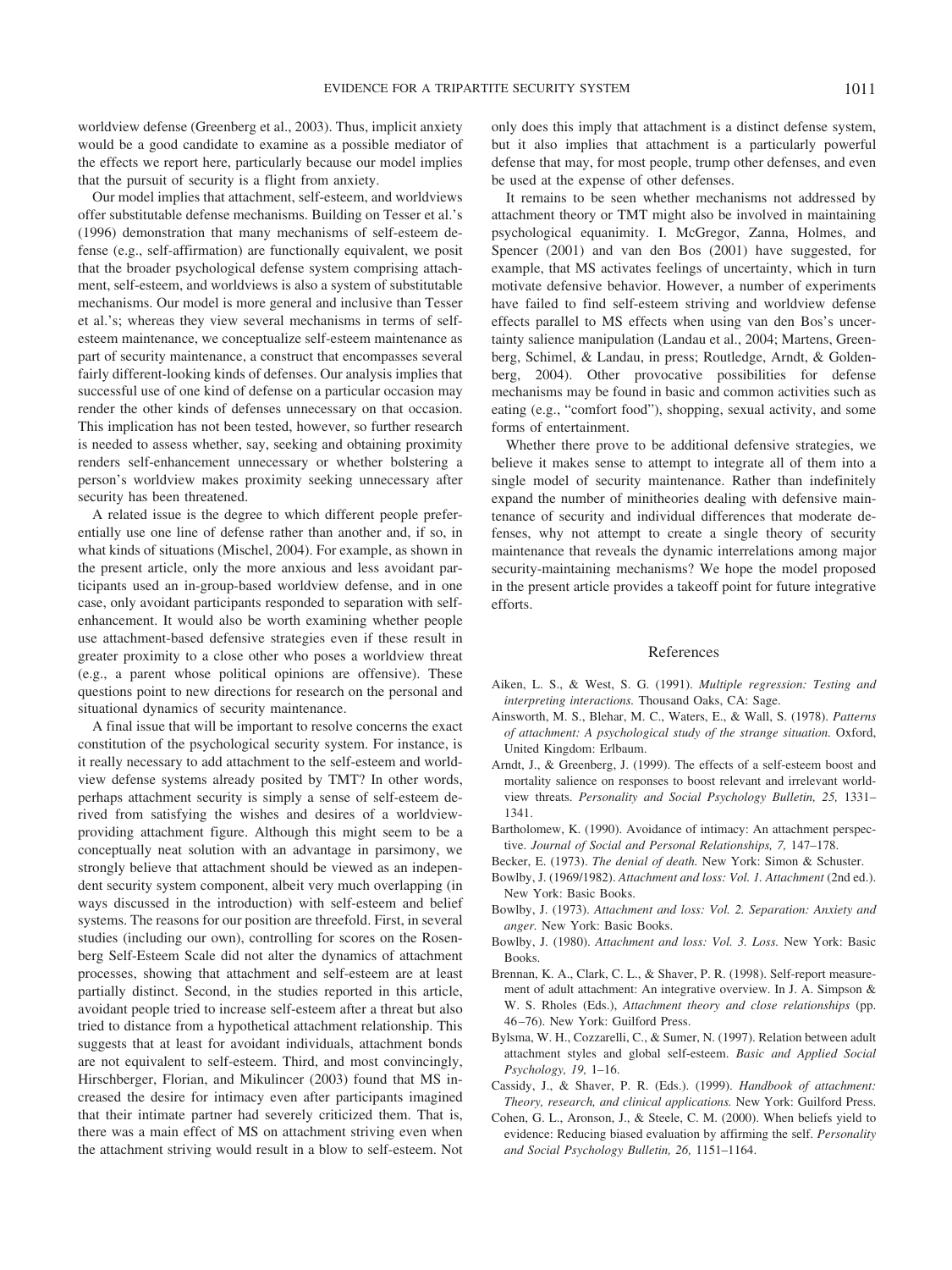- Eysenck, H. J., & Eysenck, S. B. G. (1967). *Personality structure and measurement.* London: Routledge & Kegan Paul.
- Fein, S., & Spencer, S. J. (1997). Prejudice as self-image maintenance: Affirming the self through derogating others. *Journal of Personality and Social Psychology, 73,* 31– 44.
- Florian, V., Mikulincer, M., & Hirschberger, G. (2002). The anxietybuffering function of close relationships: Evidence that relationship commitment acts as a terror management mechanism. *Journal of Personality and Social Psychology, 82,* 527–542.
- Fraley, R. C., & Shaver, P. R. (2000). Adult romantic attachment: Theoretical developments, emerging controversies, and unanswered questions. *Review of General Psychology, 4,* 132–154.
- Gillath, O., Shaver, P. R., & Mikulincer, M. (2005). An attachmenttheoretical approach to compassion and altruism. In P. Gilbert (Ed.), *Compassion: Conceptualizations, research, and use in psychotherapy* (pp. 121–147). London: Brunner-Routledge.
- Goldenberg, J. L., McCoy, S. K., Pyszczynski, T., Greenberg, J., & Solomon, S. (2000). The body as a source of self-esteem: The effect of mortality salience on identification with one's body, interest in sex, and appearance monitoring. *Journal of Personality and Social Psychology, 79,* 118 –130.
- Goldenberg, J. L., Pyszczynski, T., McCoy, S., Greenberg, J., & Solomon, S. (1999). Death, sex, love, and neuroticism: Why is sex such a problem? *Journal of Personality and Social Psychology, 77,* 1173–1187.
- Greenberg, J., Martens, A., Jonas, E., Eisenstadt, D., Pyszczynski, T., & Solomon, S. (2003). Psychological defense in anticipation of anxiety: Eliminating the potential for anxiety eliminates the effect of mortality salience on worldview defense. *Psychological Science, 14,* 516 –519.
- Greenberg, J., Pyszczynski, T., Solomon, S., Rosenblatt, A., Veeder, M., Kirkland, S., & Lyon, D. (1990). Evidence for terror management II: The effects of mortality salience on reactions to those who threaten or bolster the cultural worldviews. *Journal of Personality and Social Psychology, 58,* 308 –318.
- Greenberg, J., Pyszczynski, T., Solomon, S., Simon, L., & Breus, M. (1994). Role of consciousness and accessibility of death-related thoughts in mortality salience effects. *Journal of Personality and Social Psychology, 67,* 627– 637.
- Greenberg, J., Simon, L., Pyszczynski, T., Solomon, S., & Chatel, D. (1992). Terror management and tolerance: Does mortality salience always intensify negative reactions to others who threaten one's worldview? *Journal of Personality and Social Psychology, 63,* 212–220.
- Greenberg, J., Solomon, S., Pyszczynski, T., Rosenblatt, A., Burling, J., Lyon, D., et al. (1992). Why do people need self-esteem? Converging evidence that self-esteem serves an anxiety-buffering function. *Journal of Personality and Social Psychology, 63,* 913–922.
- Harmon-Jones, E., Simon, L., Greenberg, J., Pyszczynski, T., Solomon, S., & McGregor, H. (1997). Terror management theory and self-esteem: Evidence that increased self-esteem reduces mortality salience effects. *Journal of Personality and Social Psychology, 72,* 24 –36.
- Hazan, C., & Shaver, P. (1987). Romantic love conceptualized as an attachment process. *Journal of Personality and Social Psychology, 52,* 511–524.
- Hirschberger, G., Florian, V., & Mikulincer, M. (2003). Strivings for romantic intimacy following partner complaint or partner criticism—A terror management perspective. *Journal of Social and Personal Relationships, 20,* 675– 687.
- Hirschberger, G., Florian, V., Mikulincer, M., Goldenberg, J. L., & Pyszczynski, T. (2002). Gender differences in willingness to engage in risky behavior: A terror management perspective. *Death Studies, 26,* 117–141.
- James, W. (1890). *The principles of psychology* (Vol. 1). New York: Dover.
- John, O. P., Donahue, E. M., & Kentle, R. L. (1991). *The Big Five Inventory – Versions 4a and 54.* Berkeley: University of California, Berkeley, Institute of Personality and Social Research.
- Koole, S. L., Smeets, K., van Knippenberg, A., & Dijksterhuis, A. (1999). The cessation of rumination through self-affirmation. *Journal of Personality and Social Psychology, 77,* 111–125.
- Landau, M. J., Johns, M., Greenberg, J., Pyszczynski, T., Martens, A., Goldenberg, J. L., & Solomon, S. (2004). A function of form: Terror management and structuring the social world. *Journal of Personality and Social Psychology, 87,* 190 –210.
- Lerner, M. J. (1980). *The belief in a just world: A fundamental delusion.* New York: Plenum Press.
- Martens, A., Greenberg, J., Schimel, J., & Landau, M. J. (in press). Ageism and death: Effects of mortality salience and perceived similarity to elders on reactions to elderly people. *Personality and Social Psychology Bulletin.*
- McGregor, H., Lieberman, J. D., Solomon, S., Greenberg, J., Arndt, J., Simon, L., & Pyszczynski, T. (1998). Terror management and aggression: Evidence that mortality salience motivates aggression against worldview threatening others. *Journal of Personality and Social Psychology, 74,* 590 – 605.
- McGregor, I., Zanna, M. P., Holmes, J. G., & Spencer, S. J. (2001). Compensatory conviction in the face of personal uncertainty: Going to extremes and being oneself*. Journal of Personality and Social Psychology, 80,* 472– 488.
- Mikulincer, M. (1994). *Human learned helplessness: A coping perspective.* New York: Plenum Press.
- Mikulincer, M. (1997). Adult attachment style and information processing: Individual differences in curiosity and cognitive closure. *Journal of Personality and Social Psychology, 72,* 1217–1230.
- Mikulincer, M. (1998). Adult attachment style and affect regulation: Strategic variations in self-appraisals. *Journal of Personality and Social Psychology, 75,* 420 – 435.
- Mikulincer, M., Birnbaum, G., Woddis, D., & Nachmias, O. (2000). Stress and accessibility of proximity-related thoughts: Exploring the normative and intraindividual components of attachment theory. *Journal of Personality and Social Psychology, 78,* 509 –523.
- Mikulincer, M., & Florian, V. (2000). Exploring individual differences in reactions to mortality salience: Does attachment style regulate terror management mechanisms? *Journal of Personality and Social Psychology, 79,* 260 –273.
- Mikulincer, M., & Florian, V. (2002). The effects of mortality salience on self-serving attributions—Evidence for the function of self-esteem as a terror management mechanism. *Basic and Applied Social Psychology, 24,* 261–271.
- Mikulincer, M., Florian, B., Birnbaum, G., & Malishkevich, S. (2002). The death-anxiety buffering function of close relationships: Exploring the effects of separation reminders on death-thought accessibility. *Personality and Social Psychology Bulletin, 28,* 287–299.
- Mikulincer, M., Florian, V., & Hirschberger, G. (2003). The existential function of close relationships: Introducing death into the science of love. Personality and Social Psychology Review, 7, 20-40.
- Mikulincer, M., Gillath, O., & Shaver, P. R. (2002). Activation of the attachment system in adulthood: Threat-related primes increase the accessibility of mental representations of attachment figures. *Journal of Personality and Social Psychology, 83,* 881– 895.
- Mikulincer, M., & Shaver, P. R. (2001). Attachment theory and intergroup bias: Evidence that priming the secure base schema attenuates negative reactions to out-groups. *Journal of Personality and Social Psychology, 81,* 97–115.
- Mikulincer, M., & Shaver, P. R. (2003). The attachment behavioral system in adulthood: Activation, psychodynamics, and interpersonal processes. In M. P. Zanna (Ed.), *Advances in experimental social psychology* (Vol. 35, pp. 53–152). San Diego, CA: Academic Press.
- Mischel, W. (2004). Toward an integrative science of the person. *Annual Review of Psychology, 55,* 1–22.
- Pyszczynski, T., Greenberg, J., & Solomon, S. (1997). Why do we need